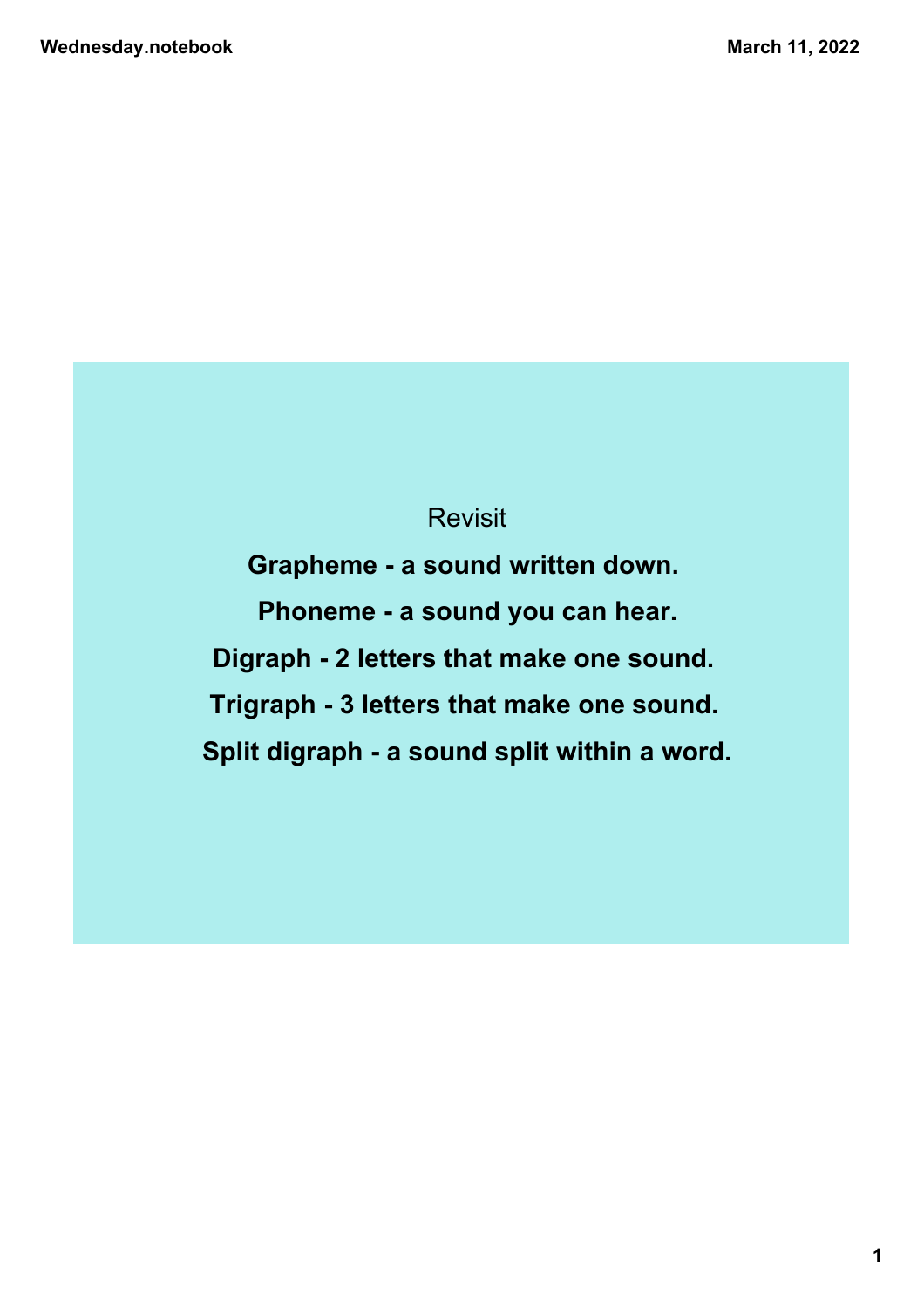#### Read phase 4 tricky words

**2**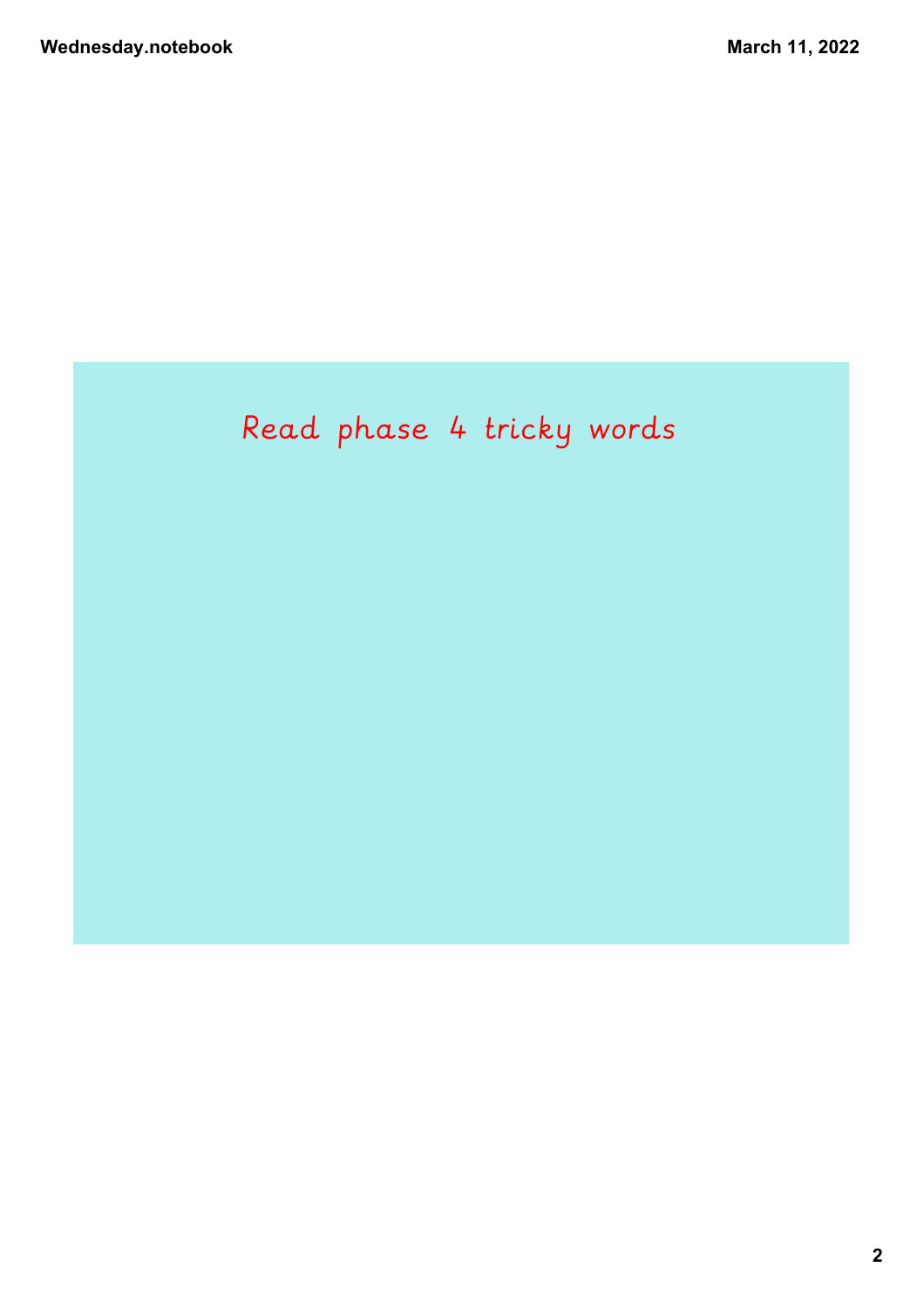## said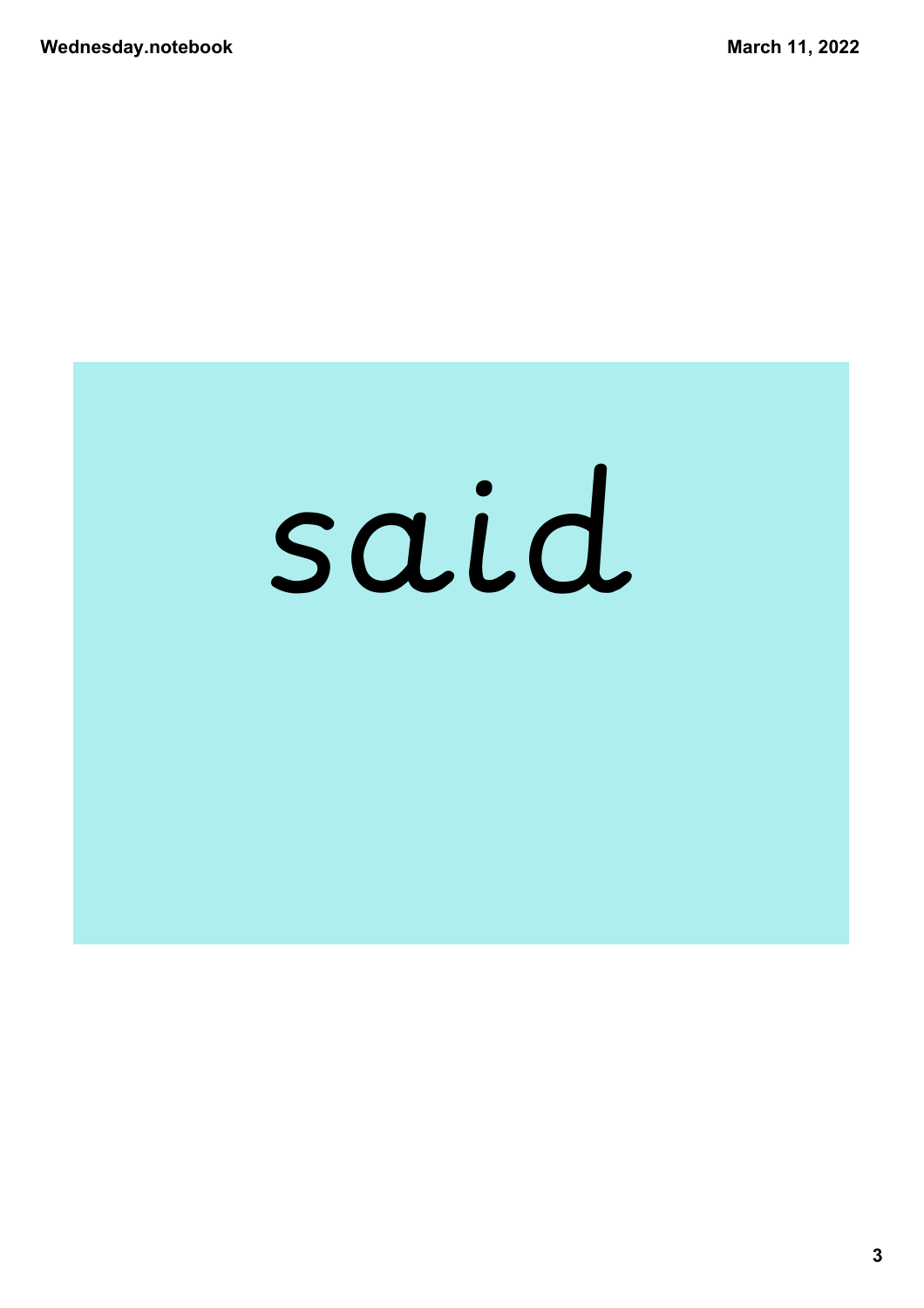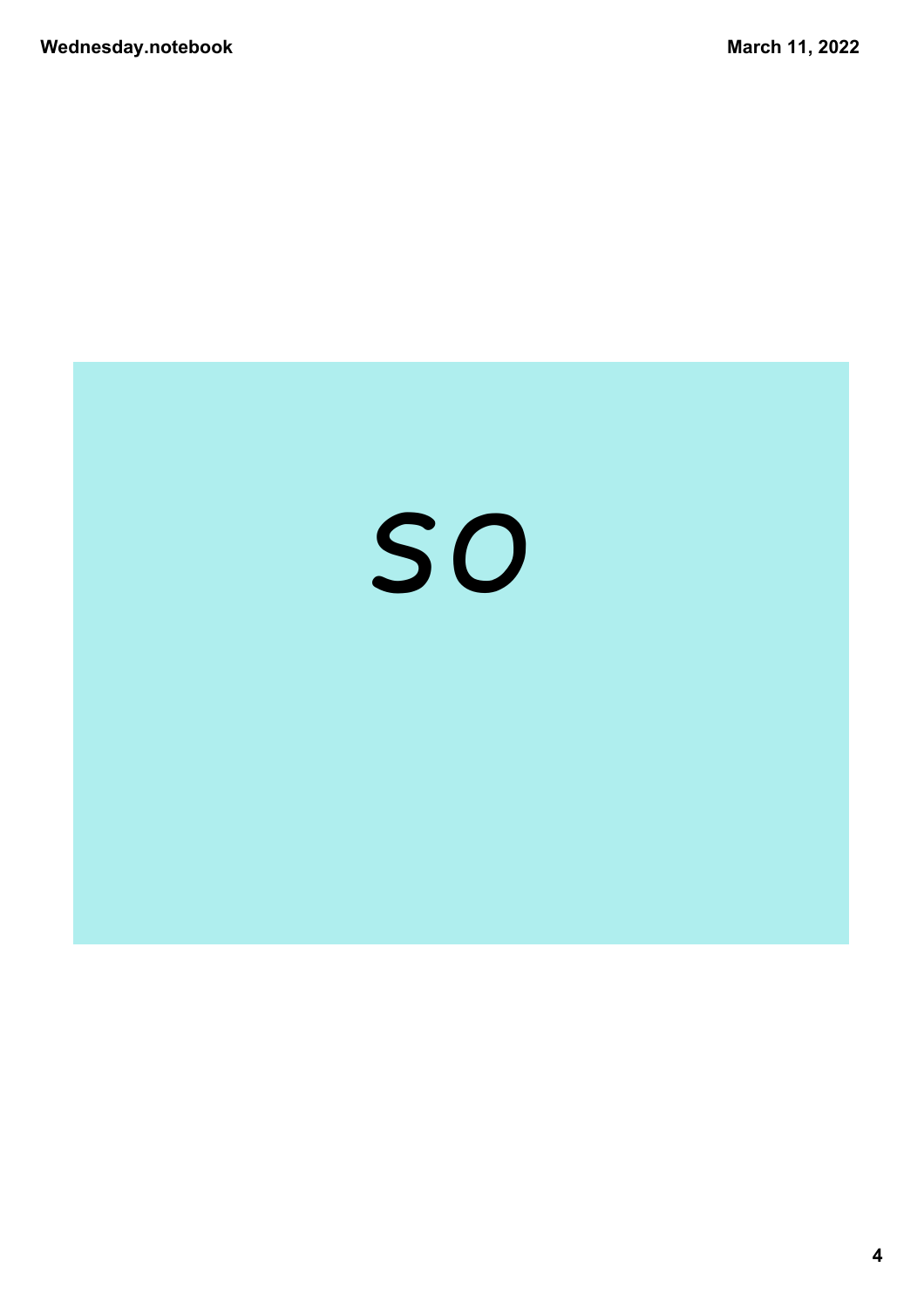## have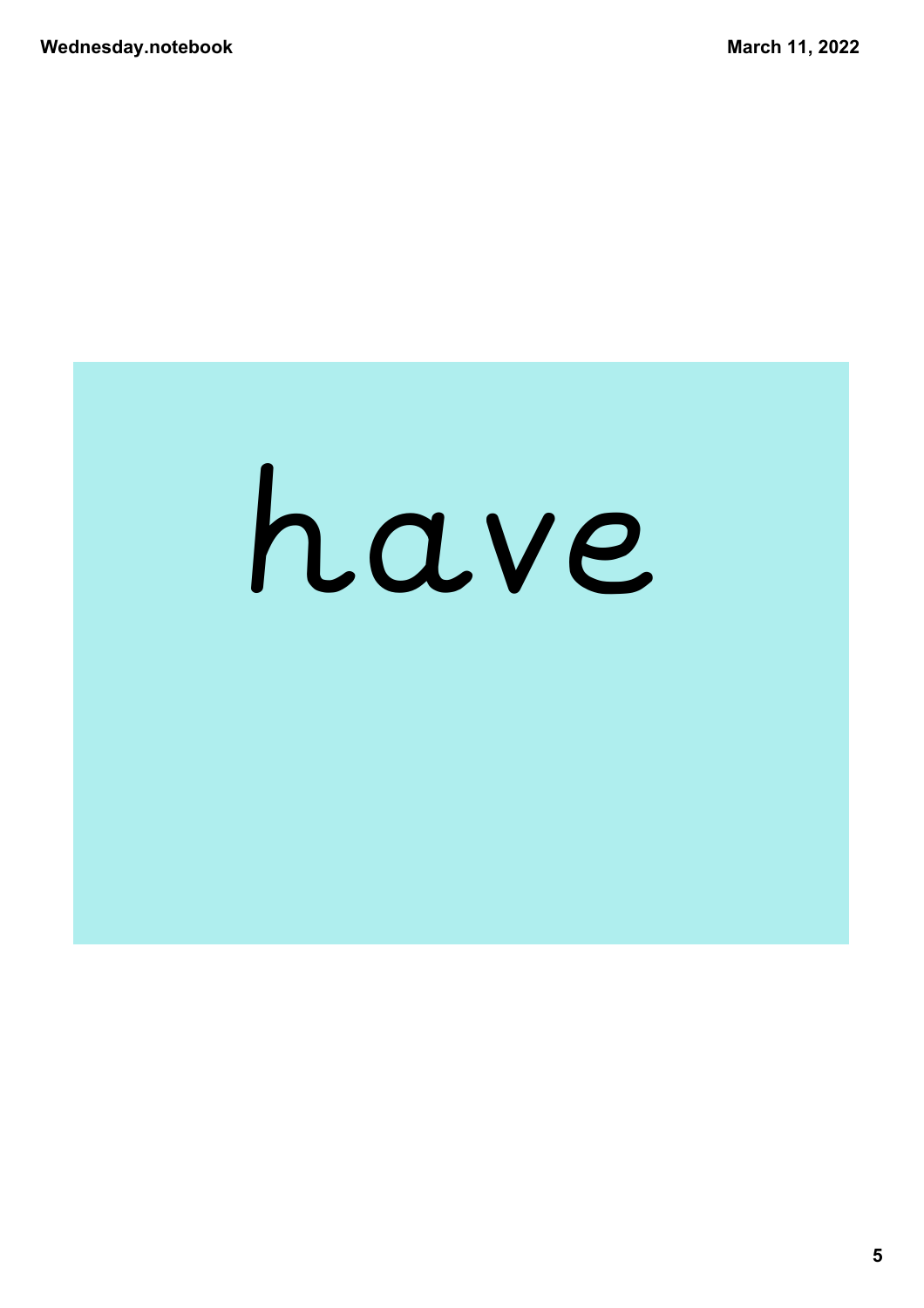### Like.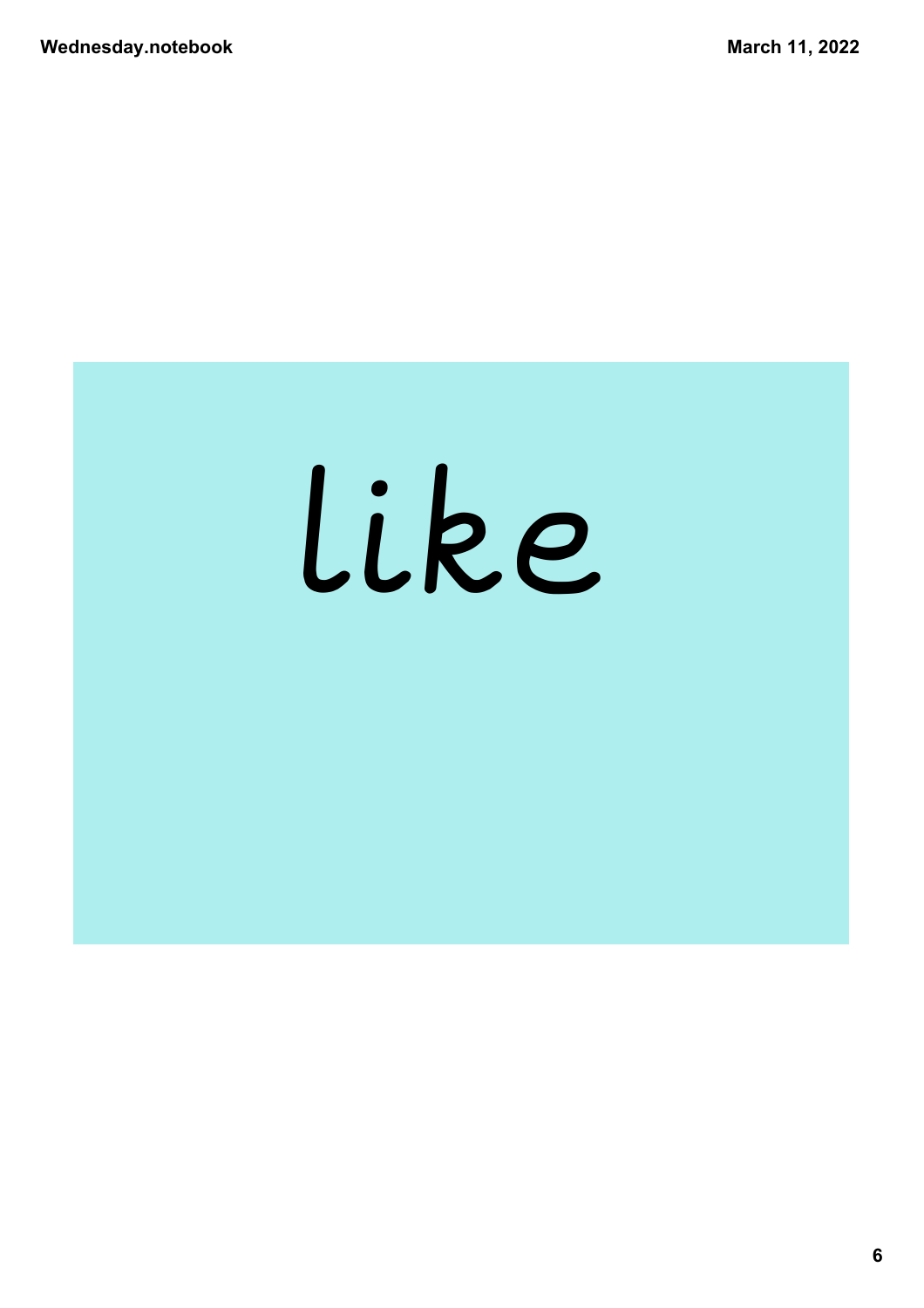### some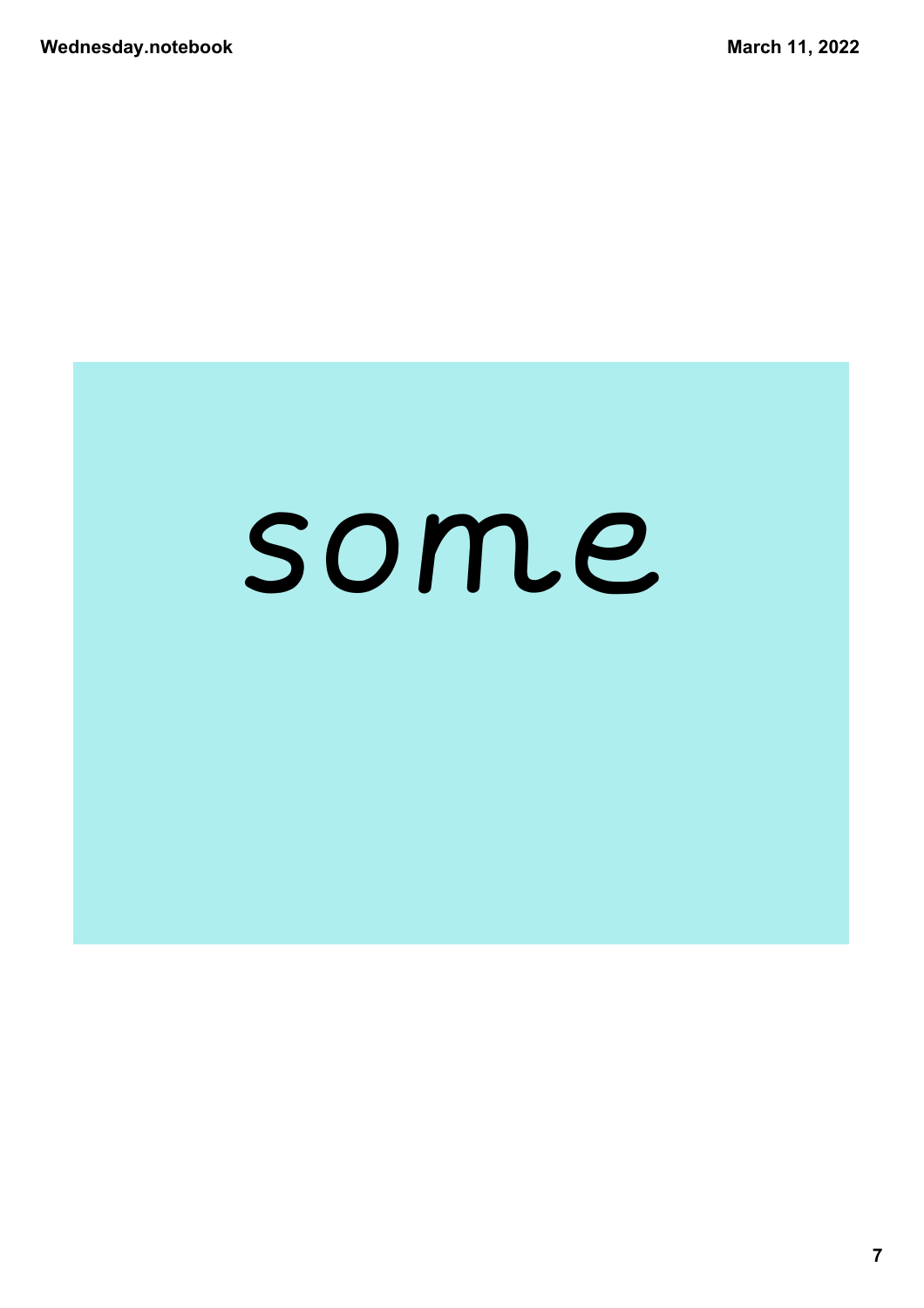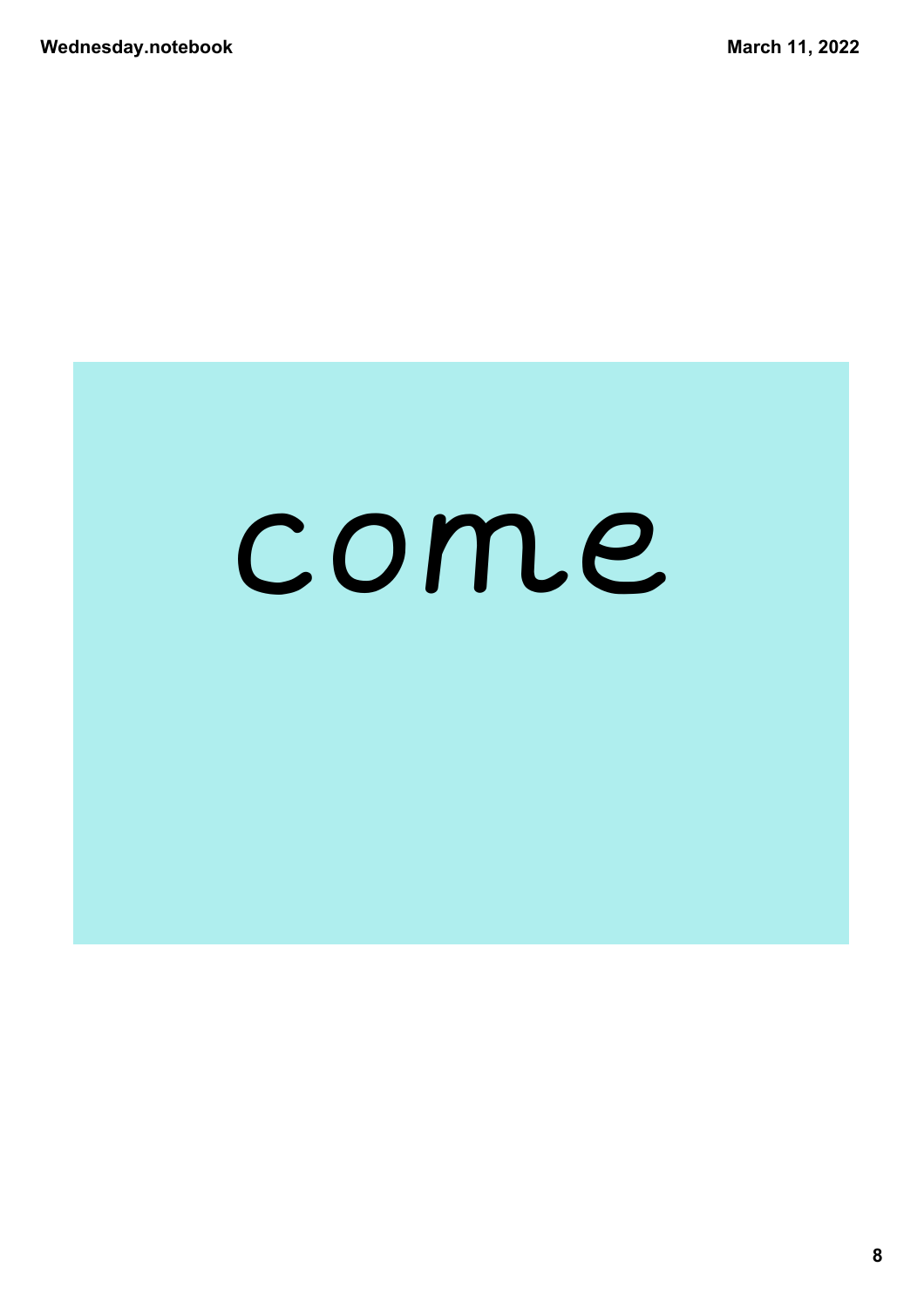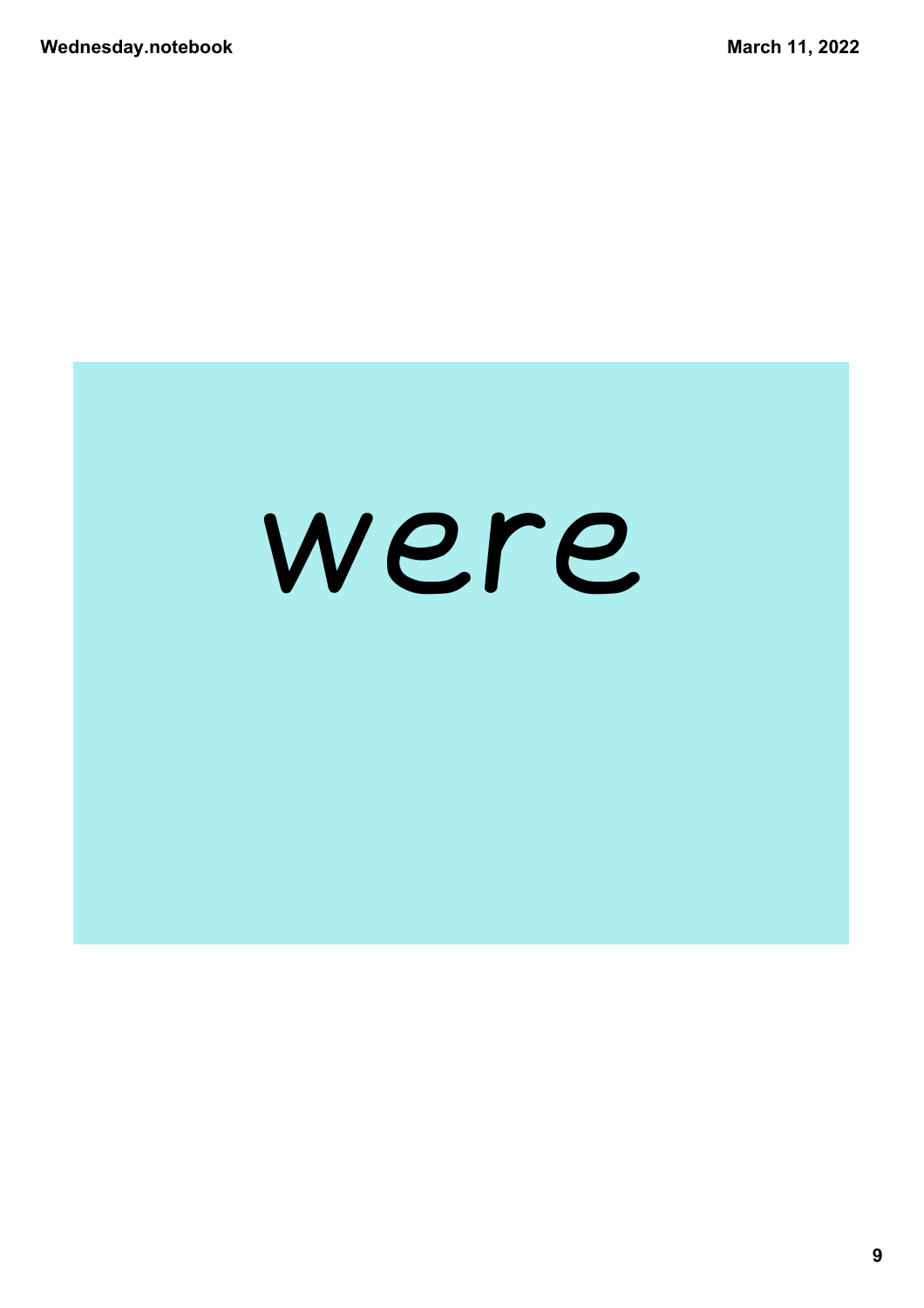## there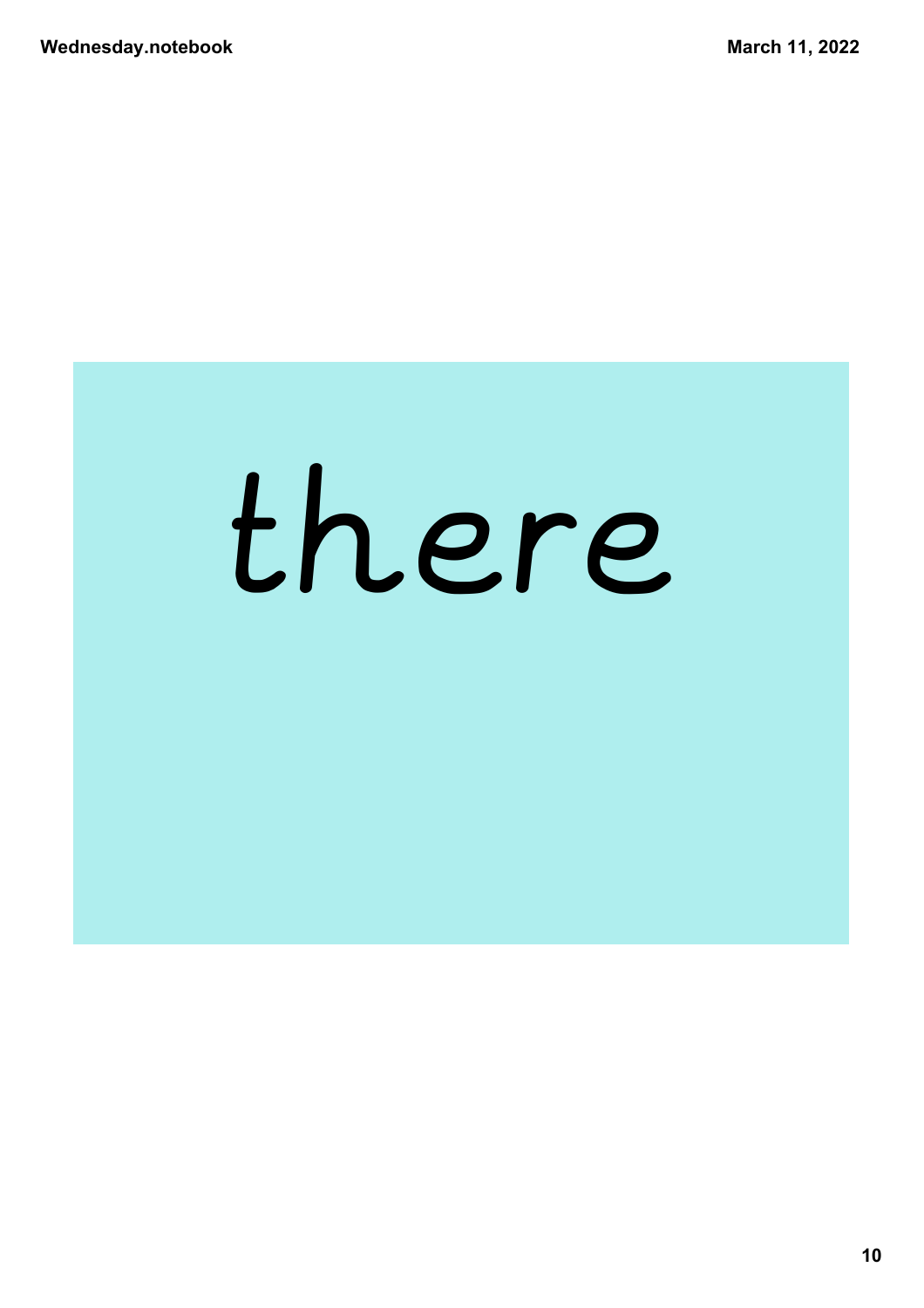### little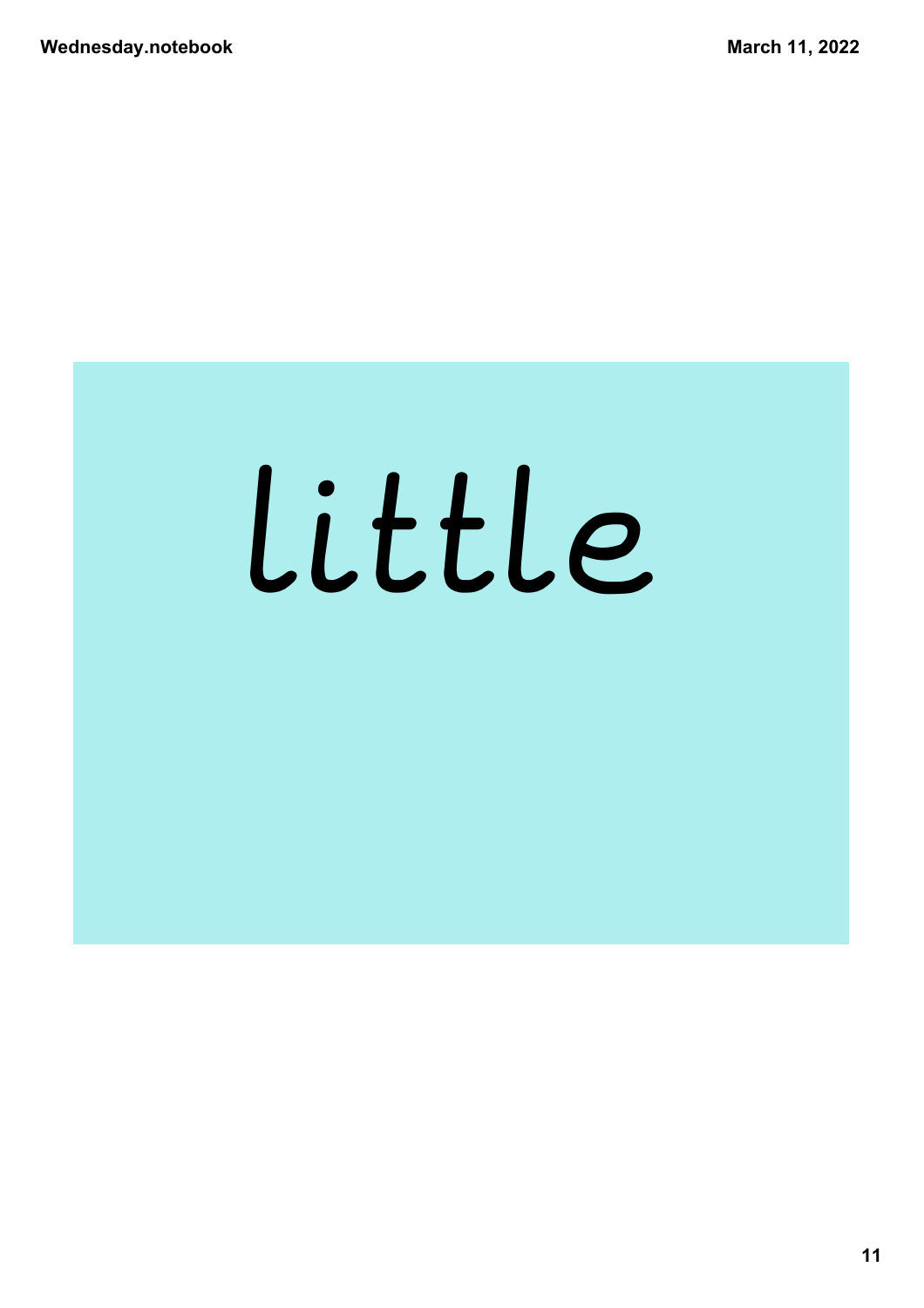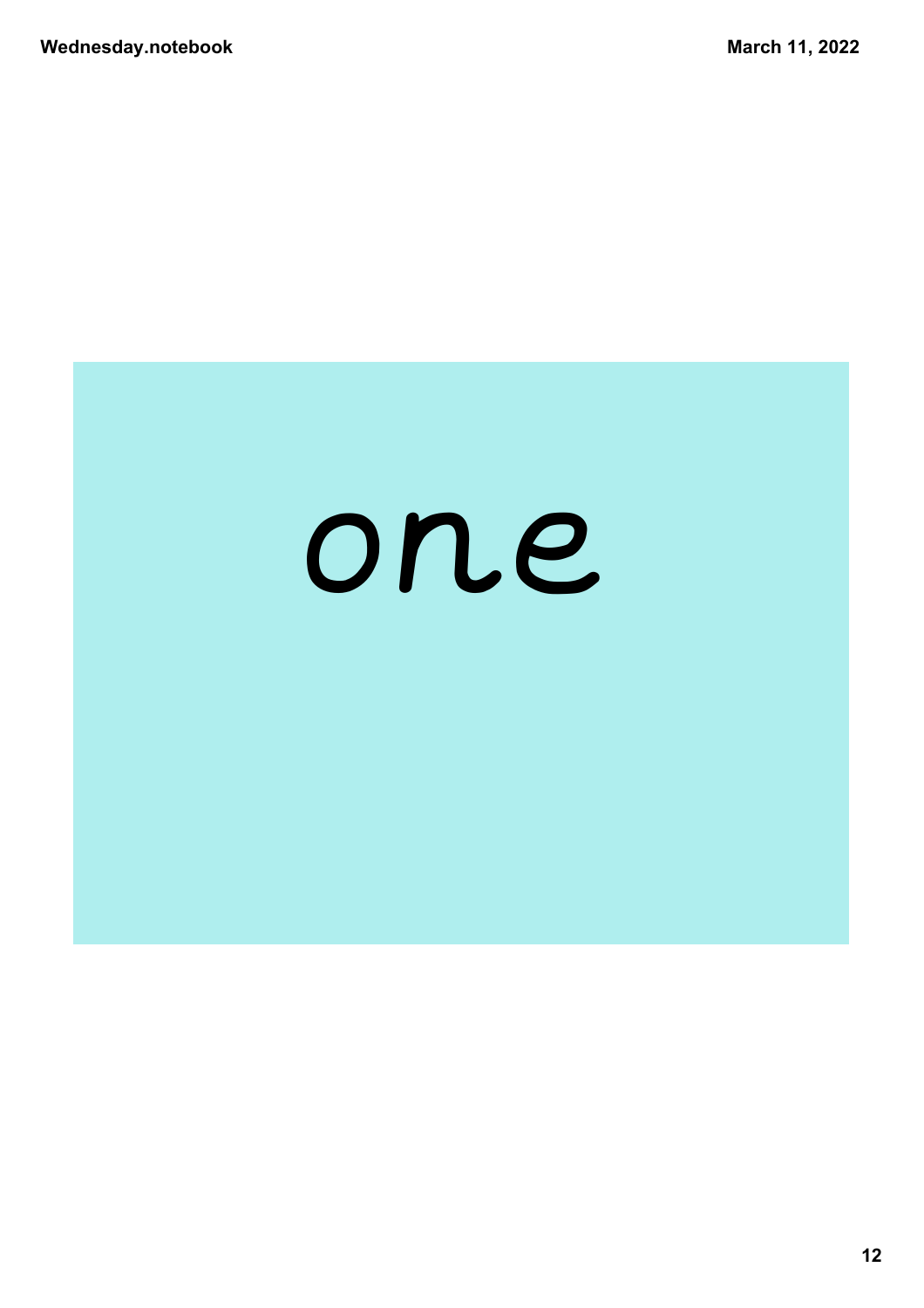# they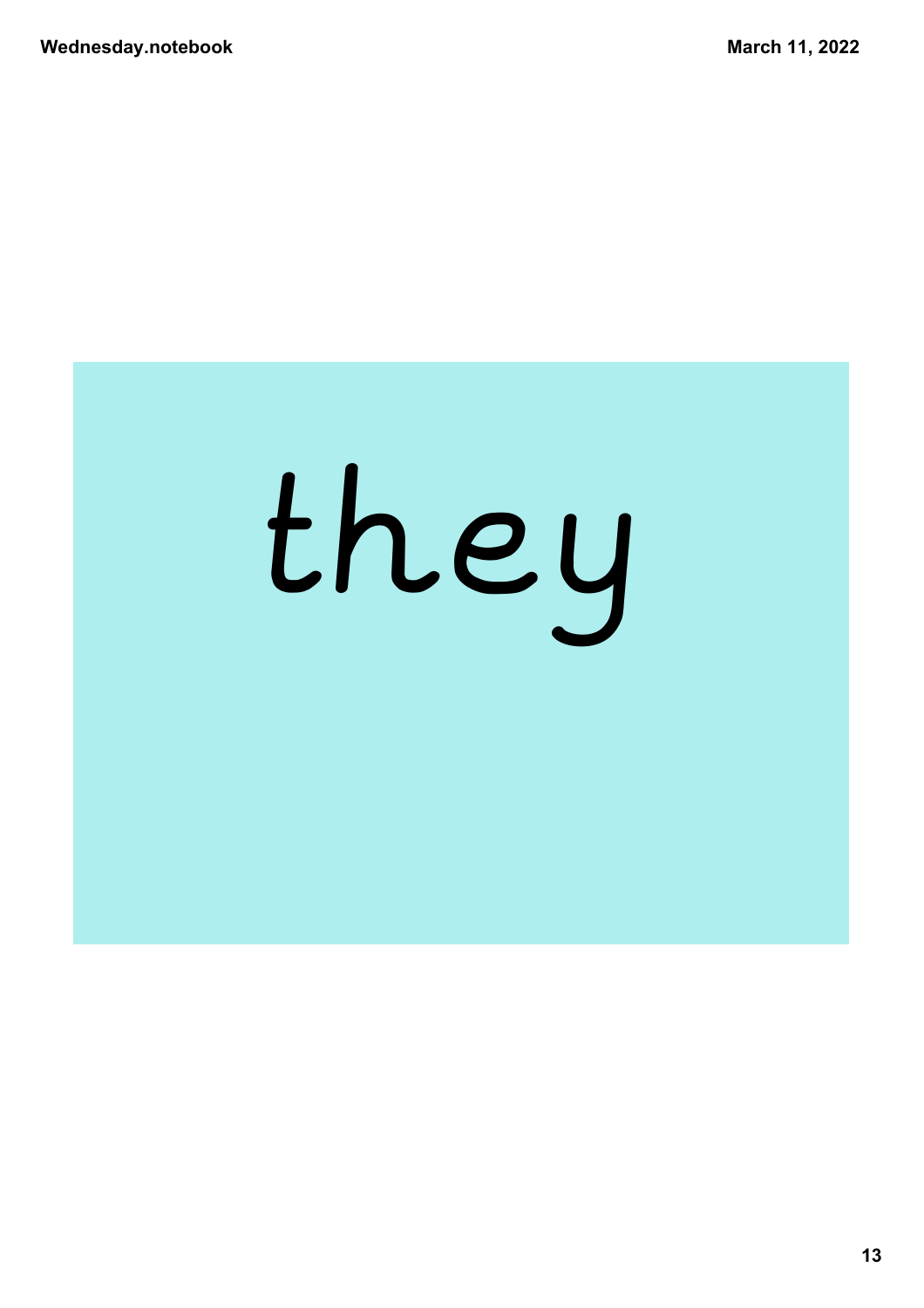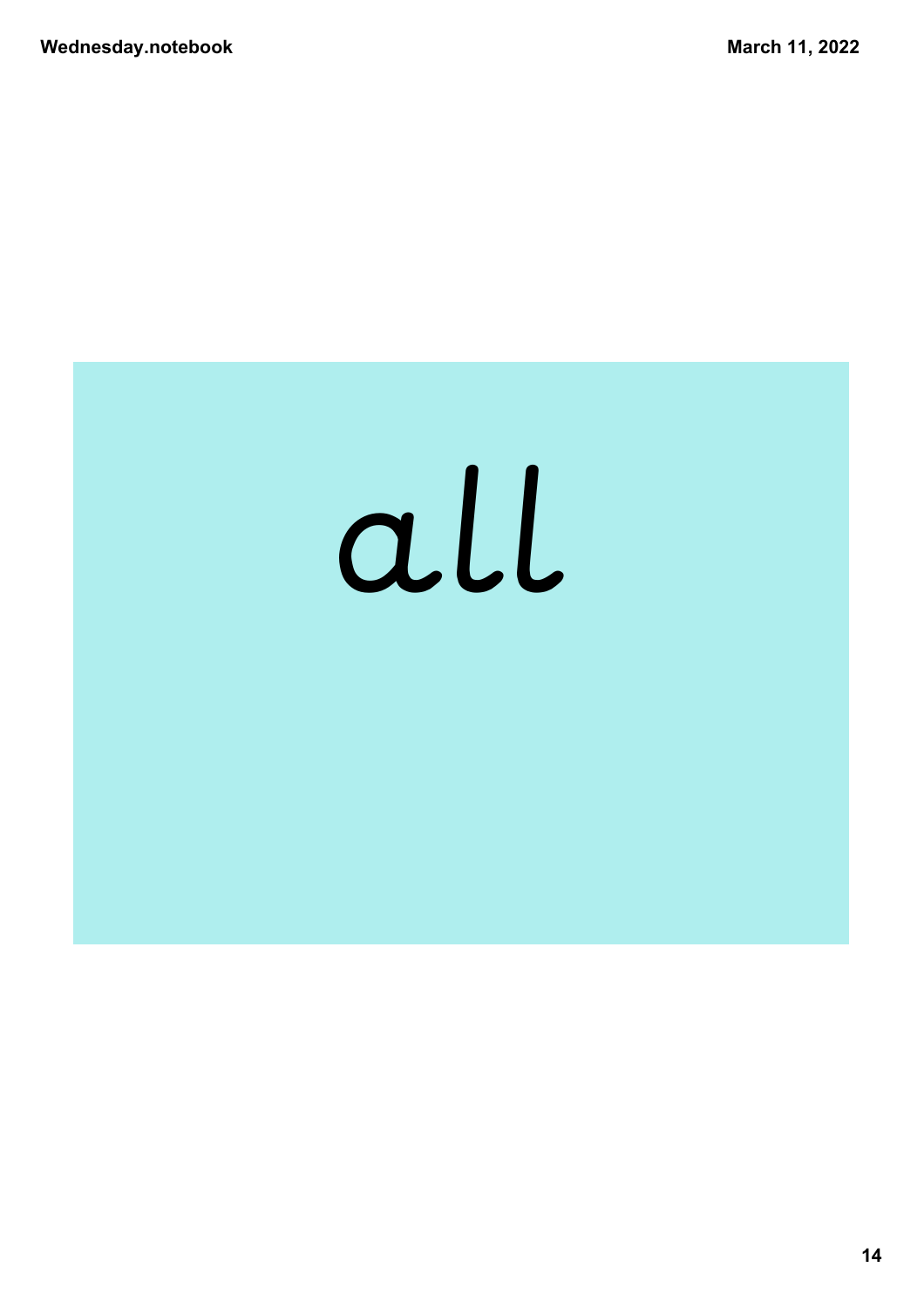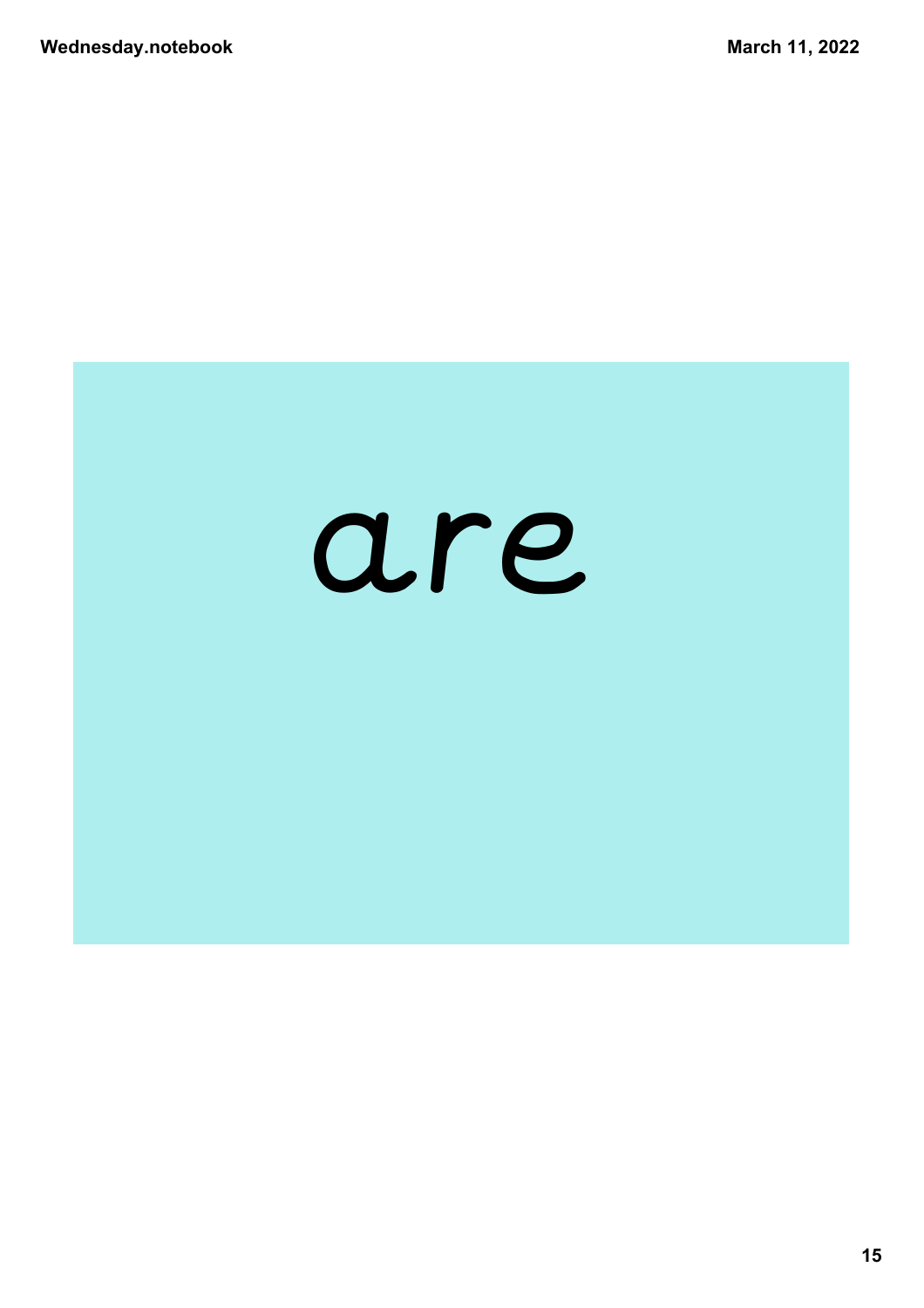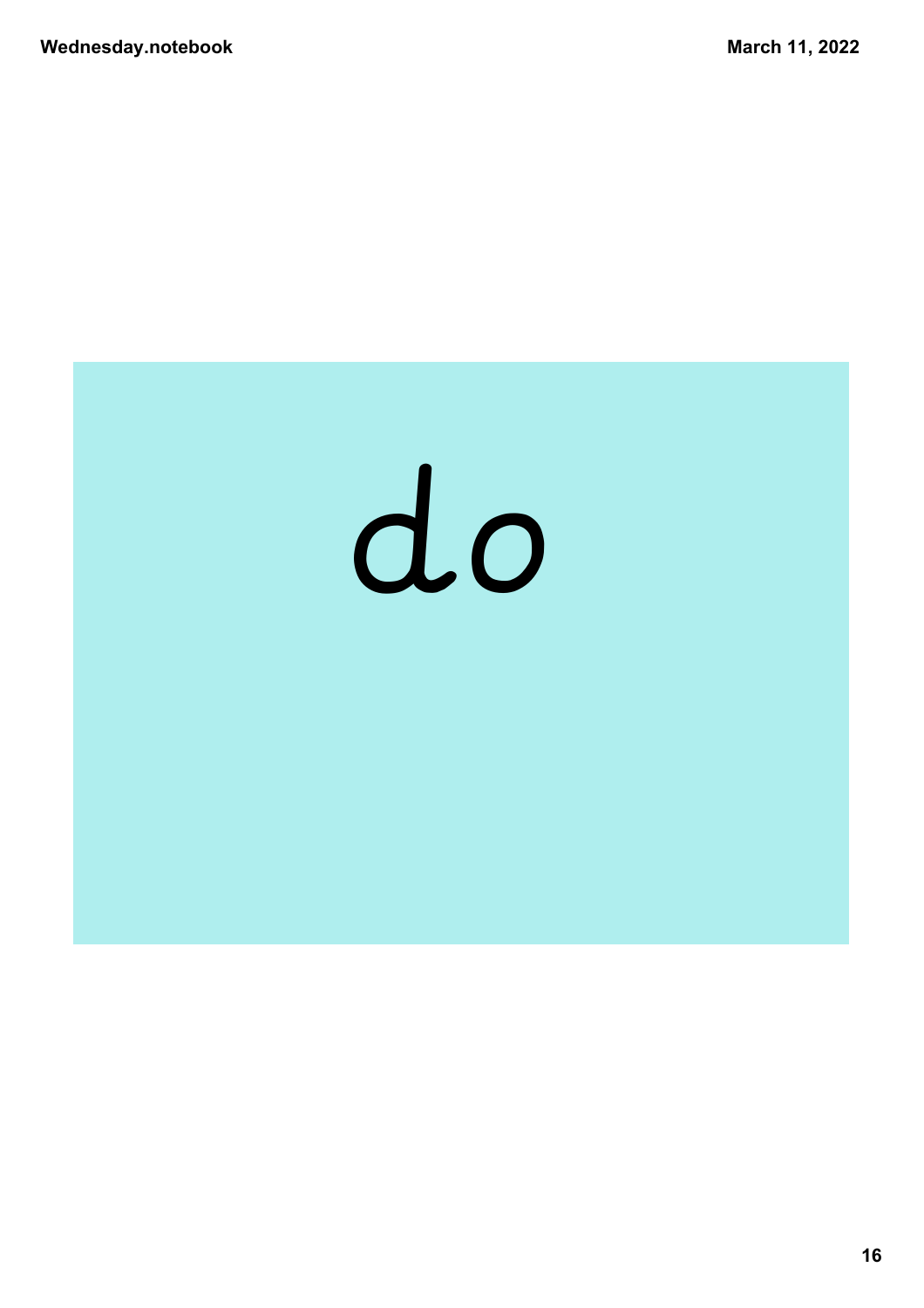## when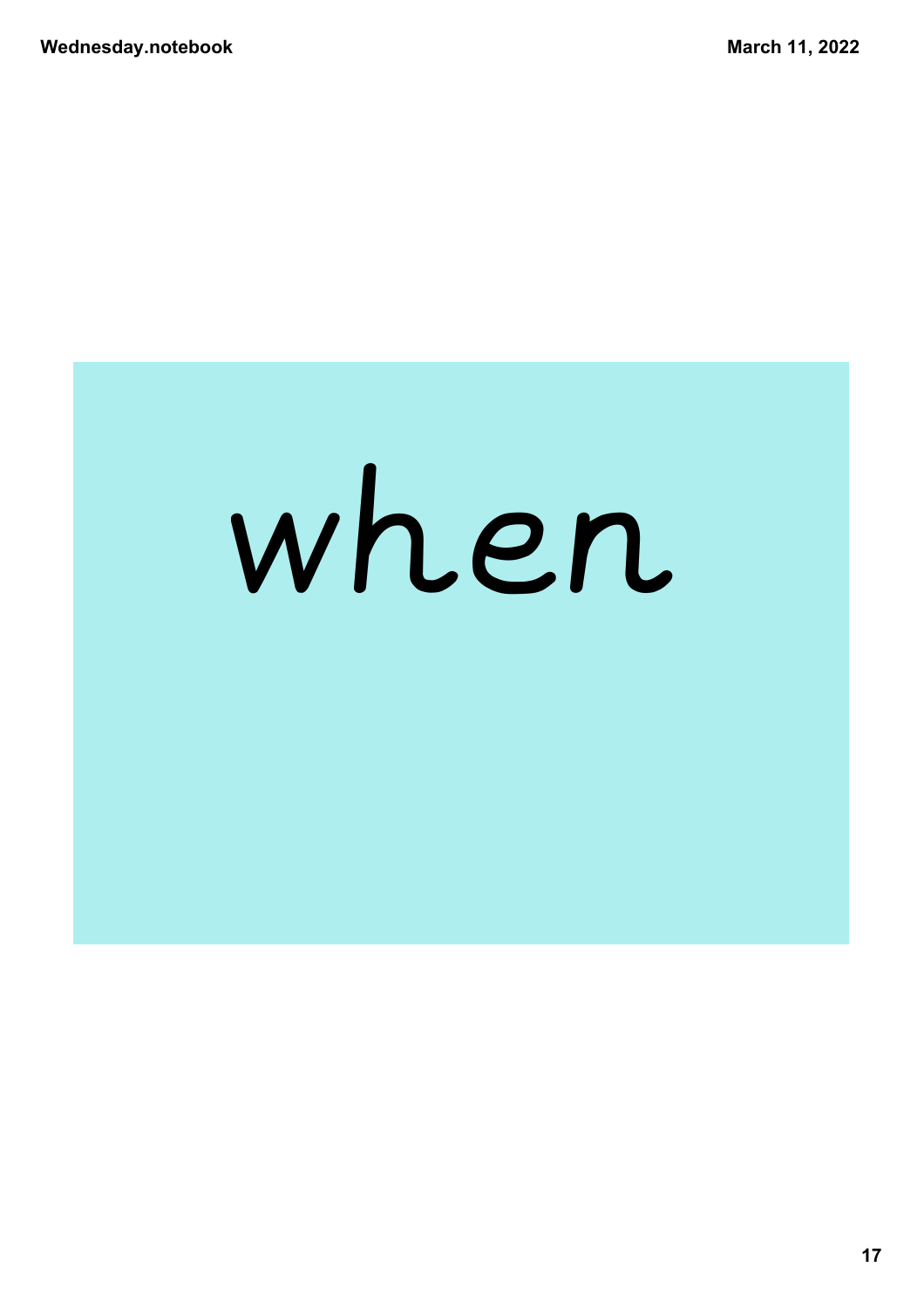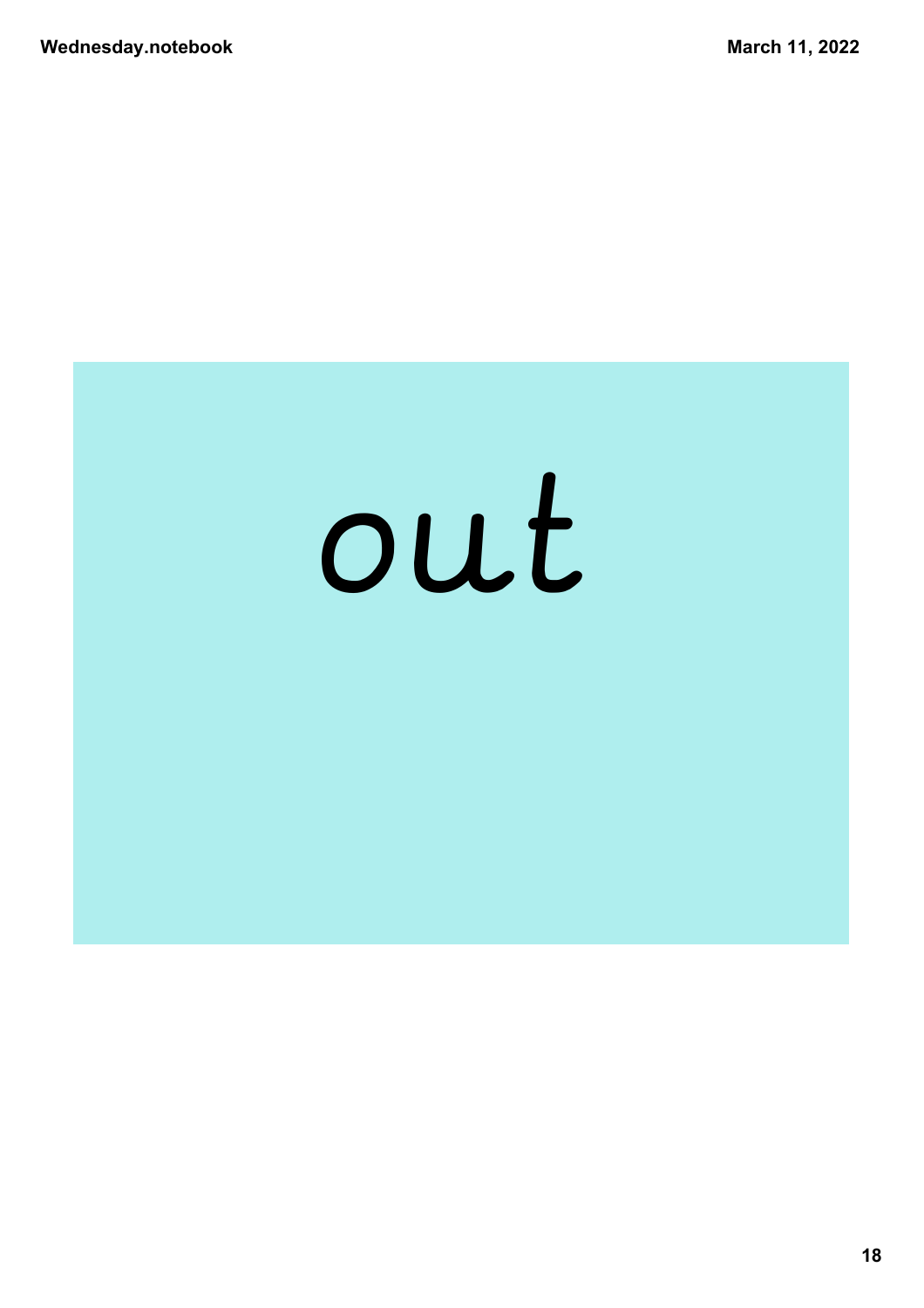## what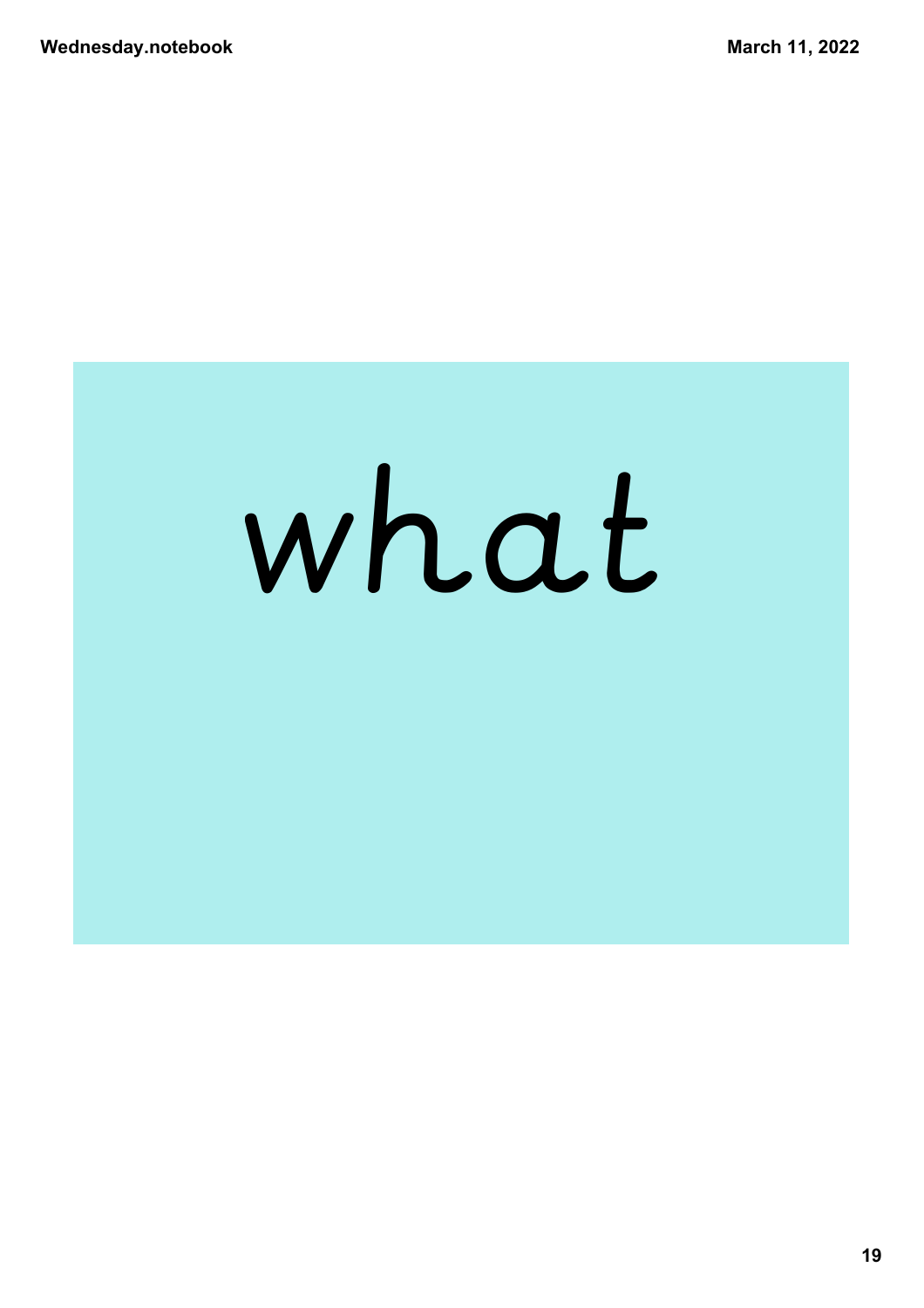#### Read and write phase 5 graphemes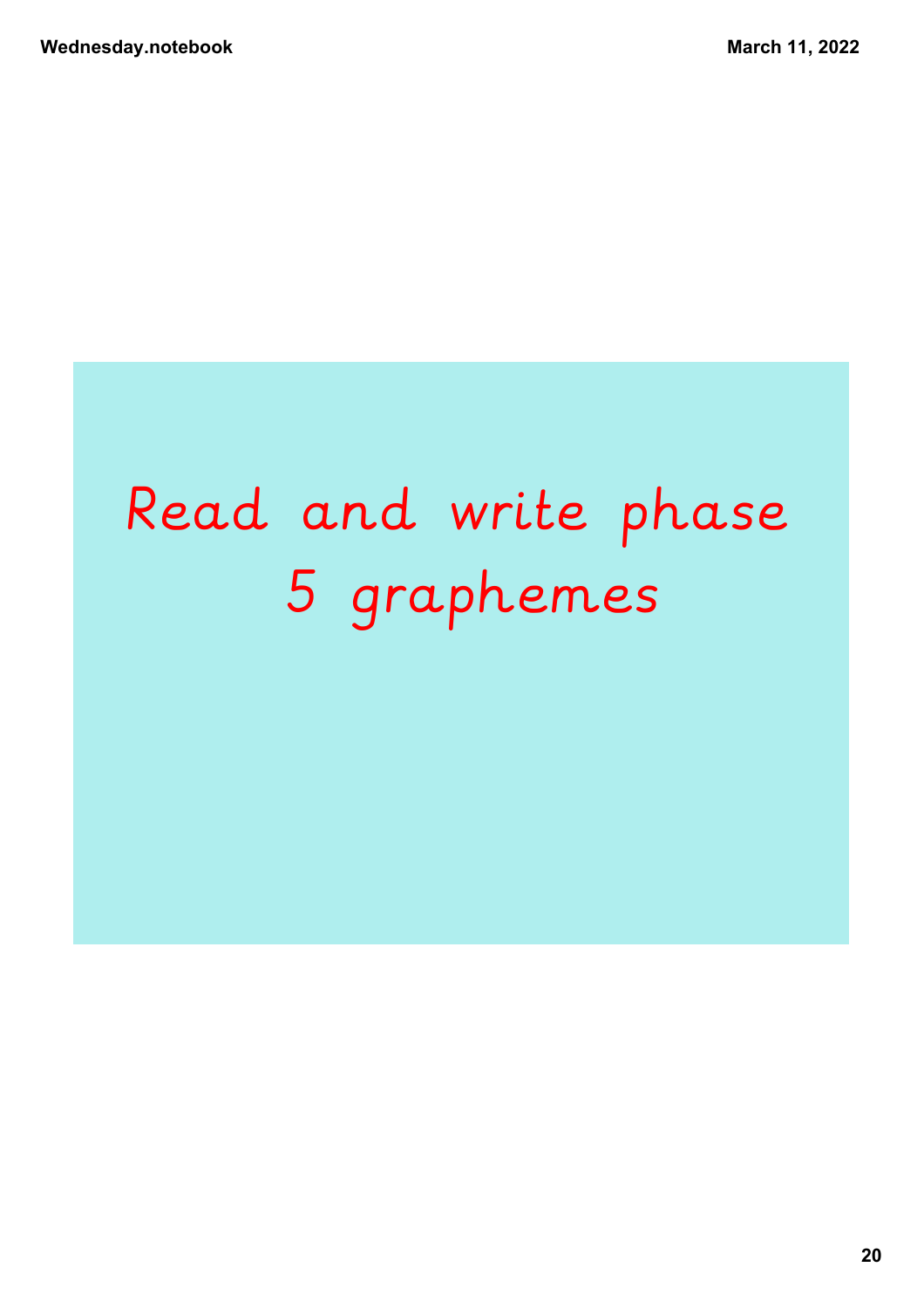#### Write phase 5 words containing todays revisit graphemes.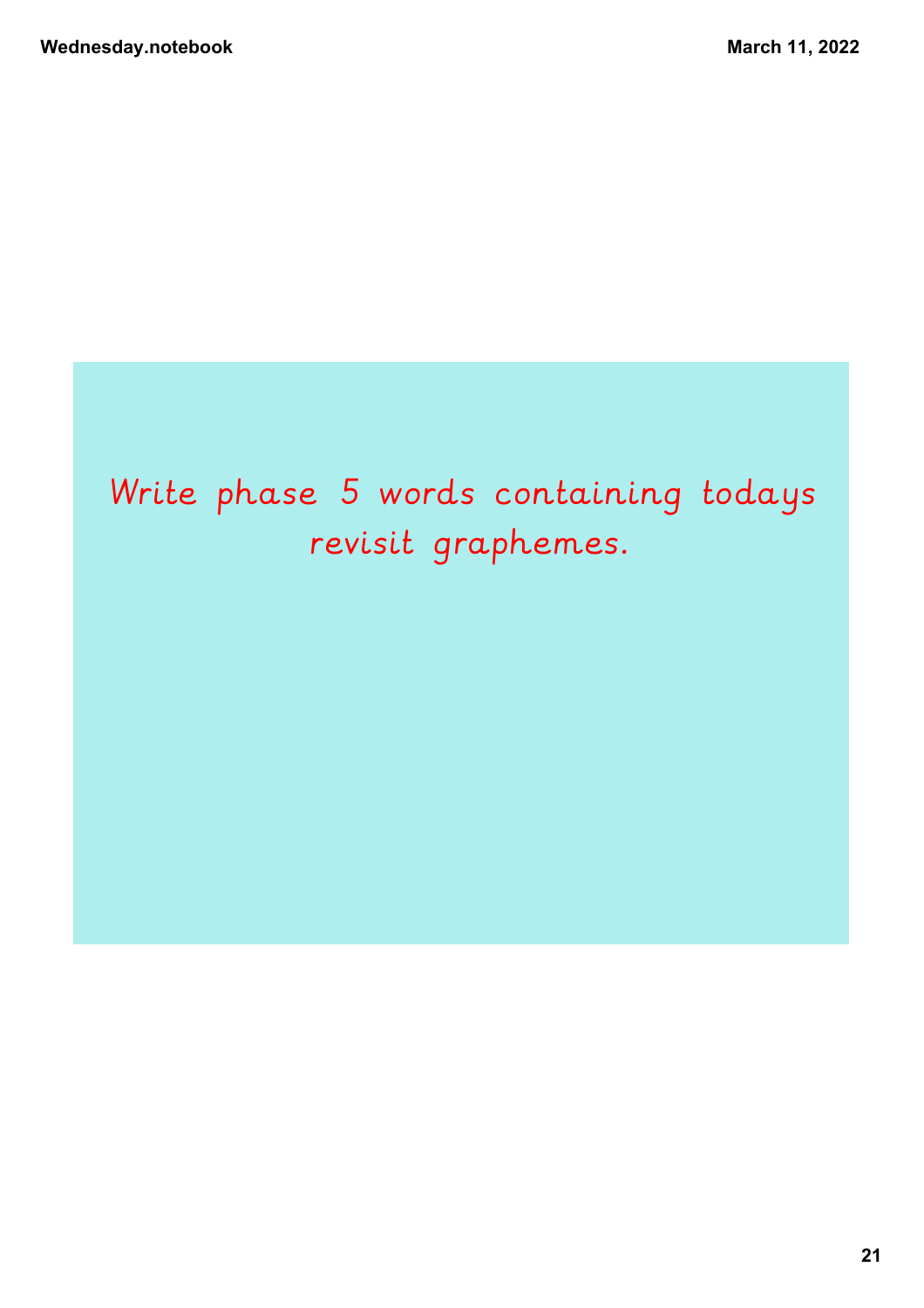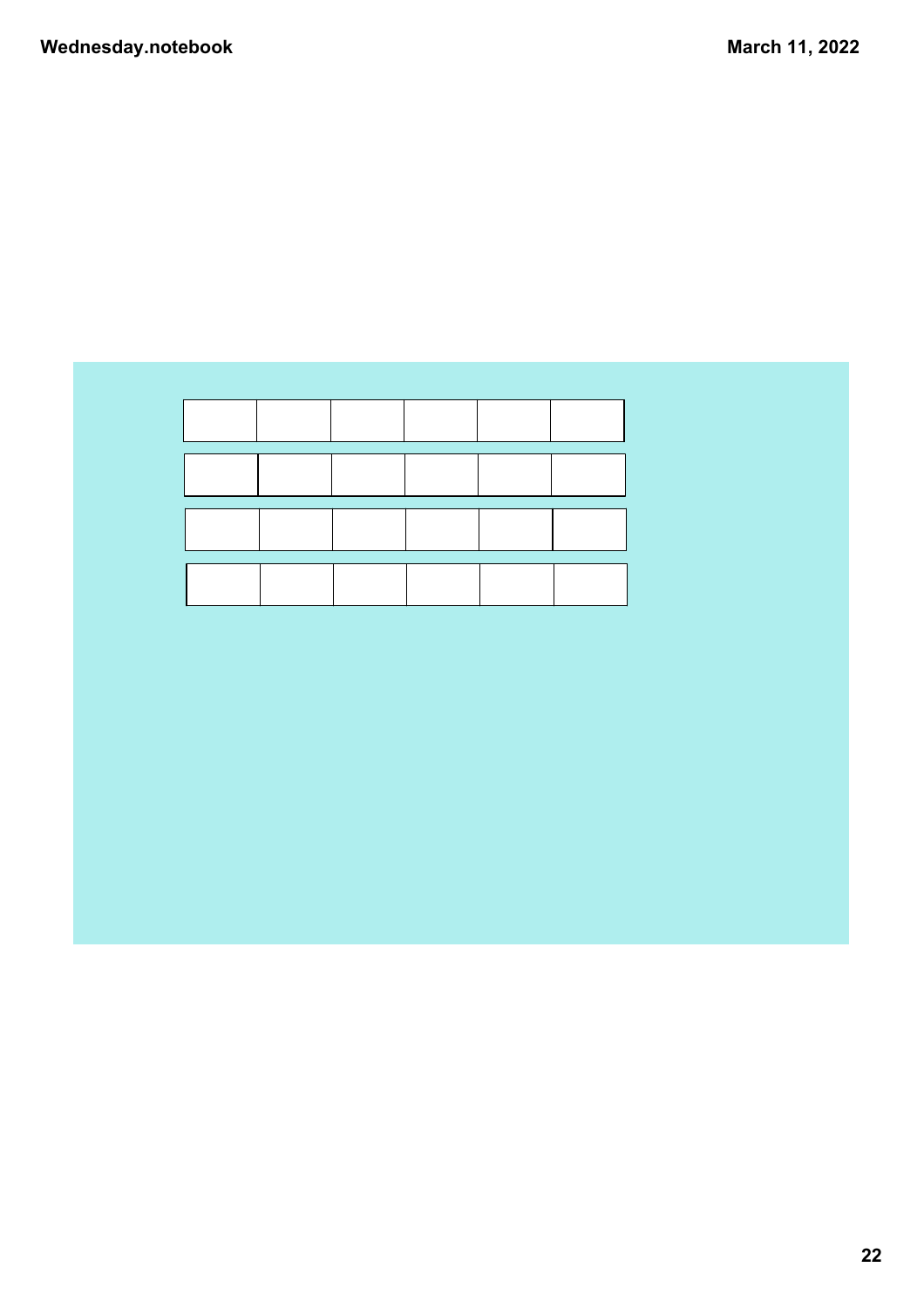#### Read polysyllabic words

**23**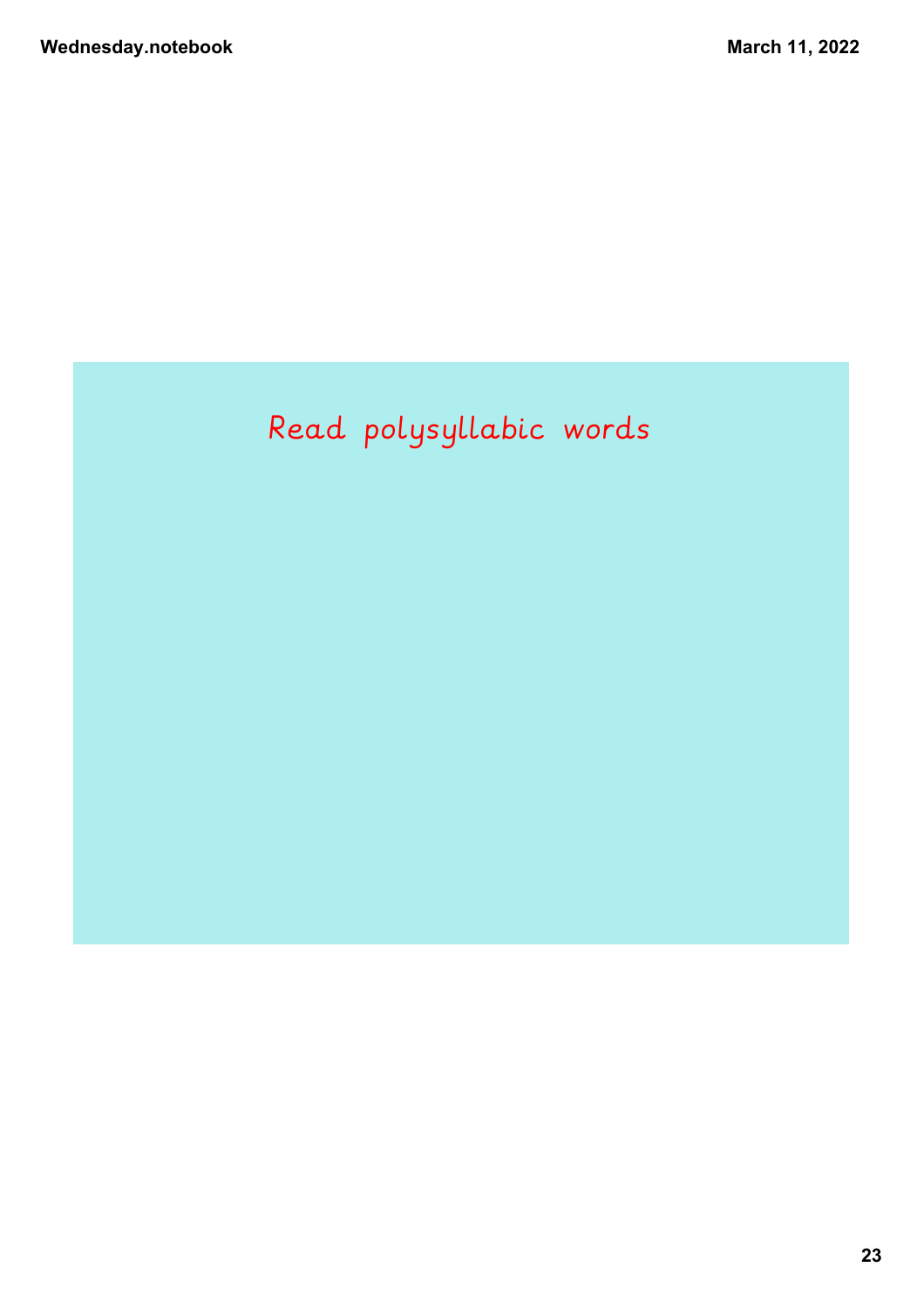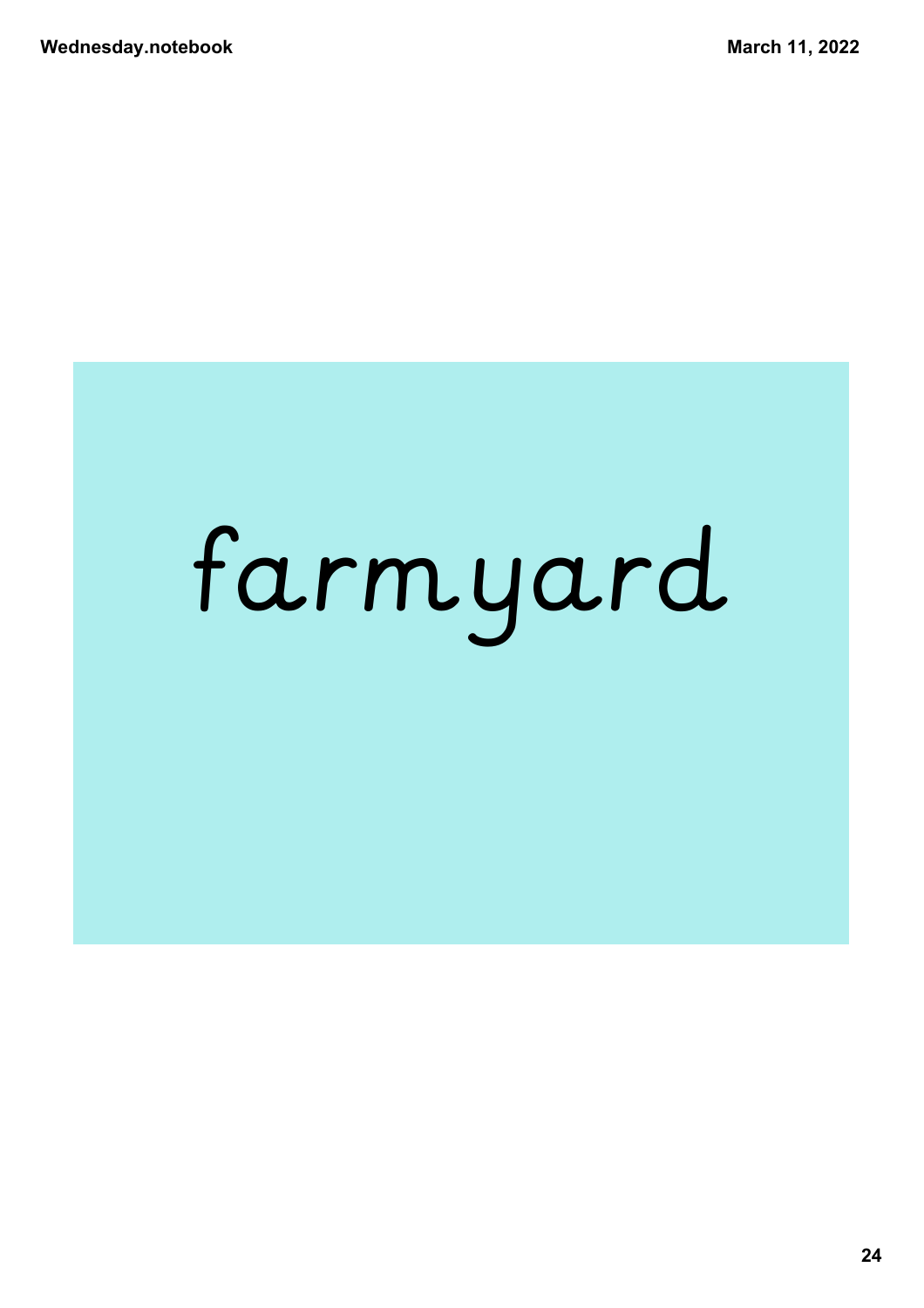### children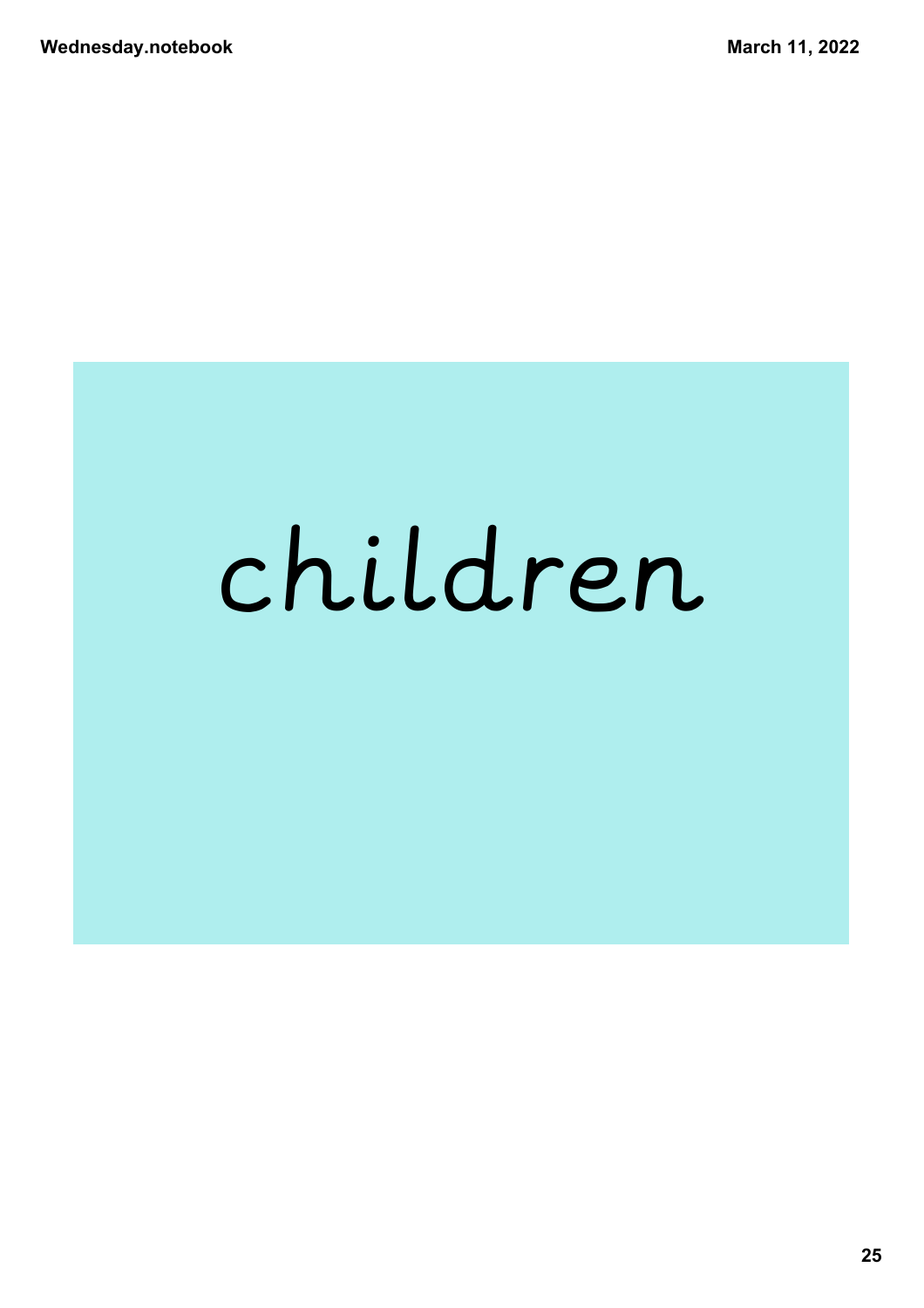### jacket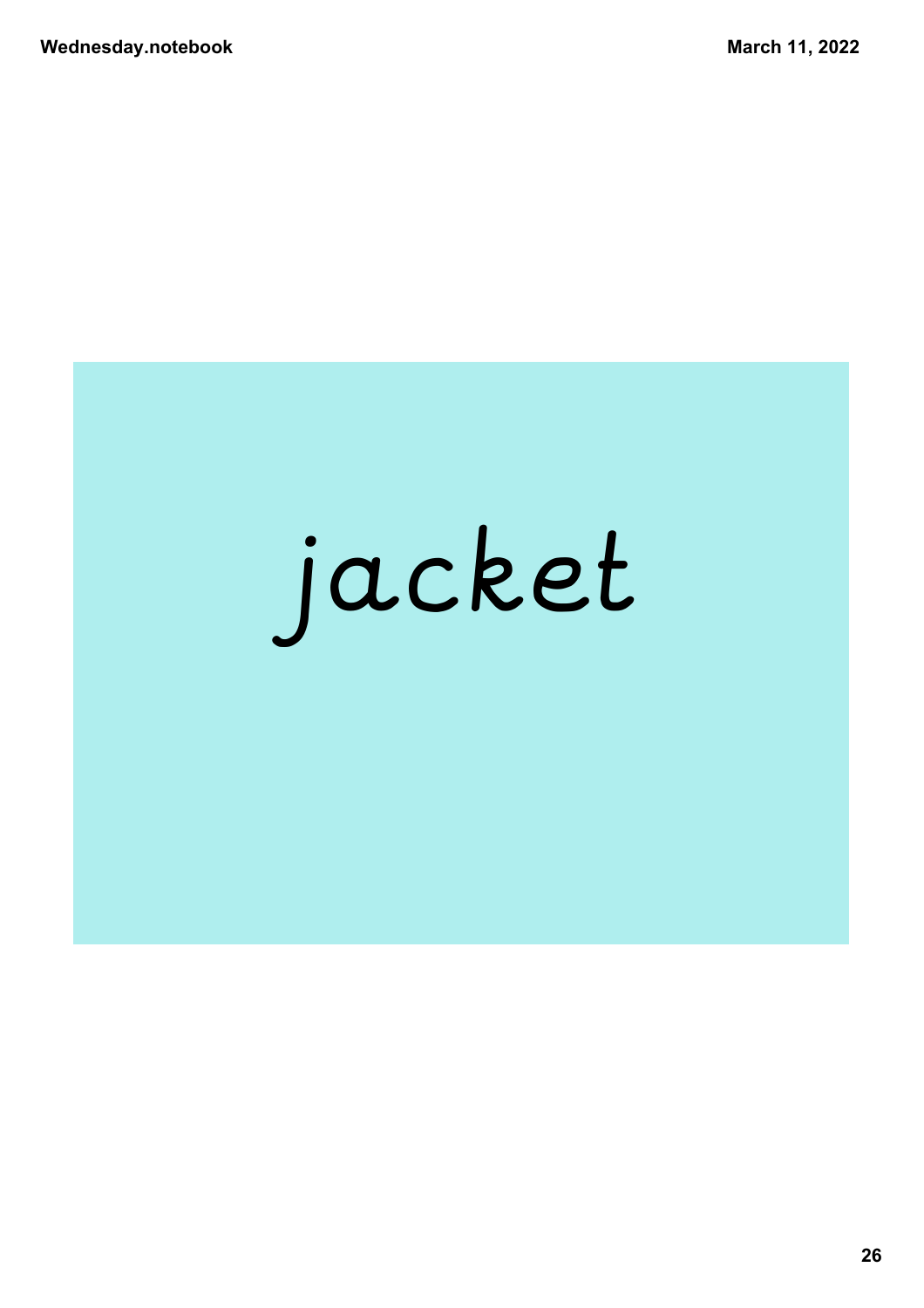## poison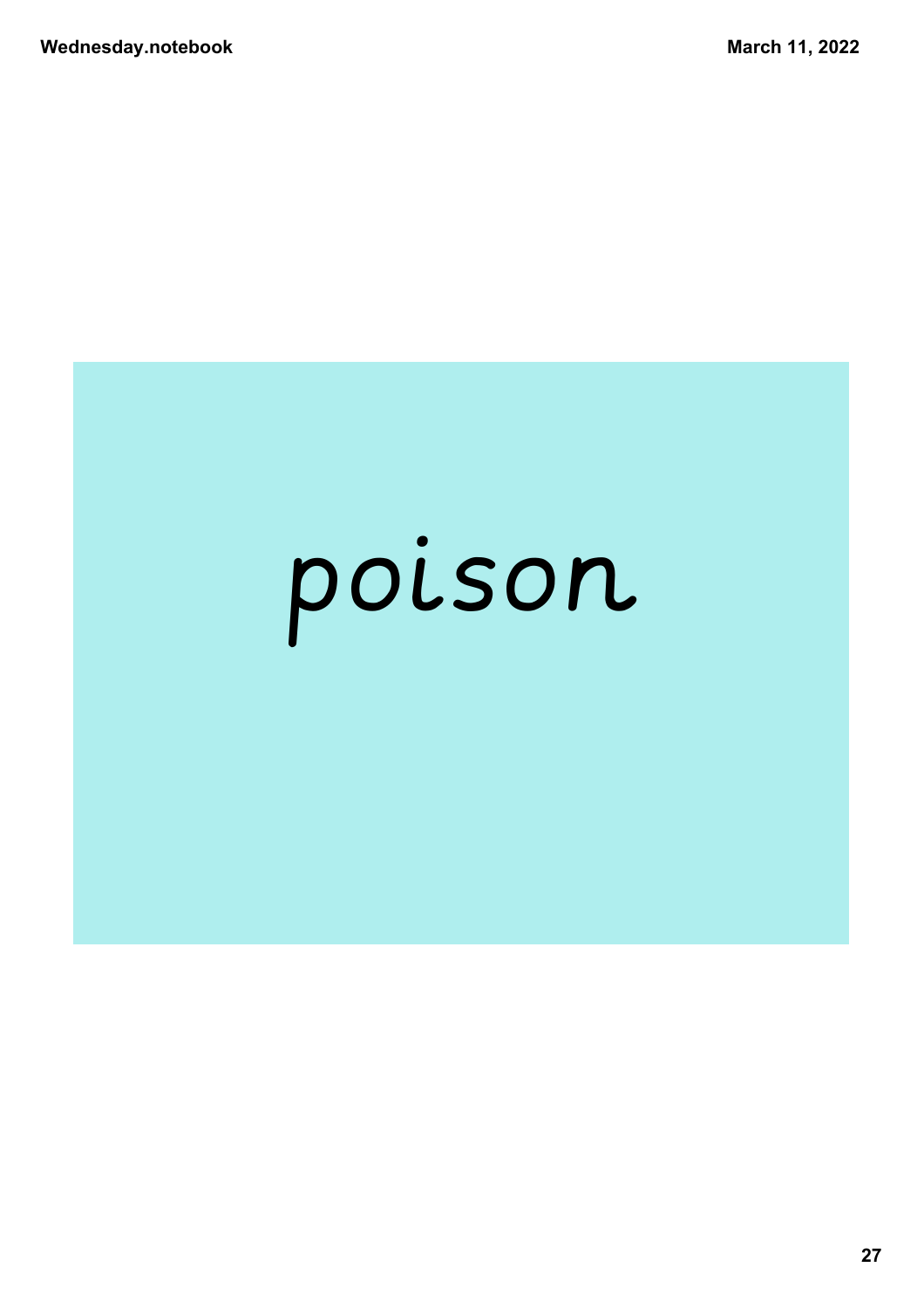### handstand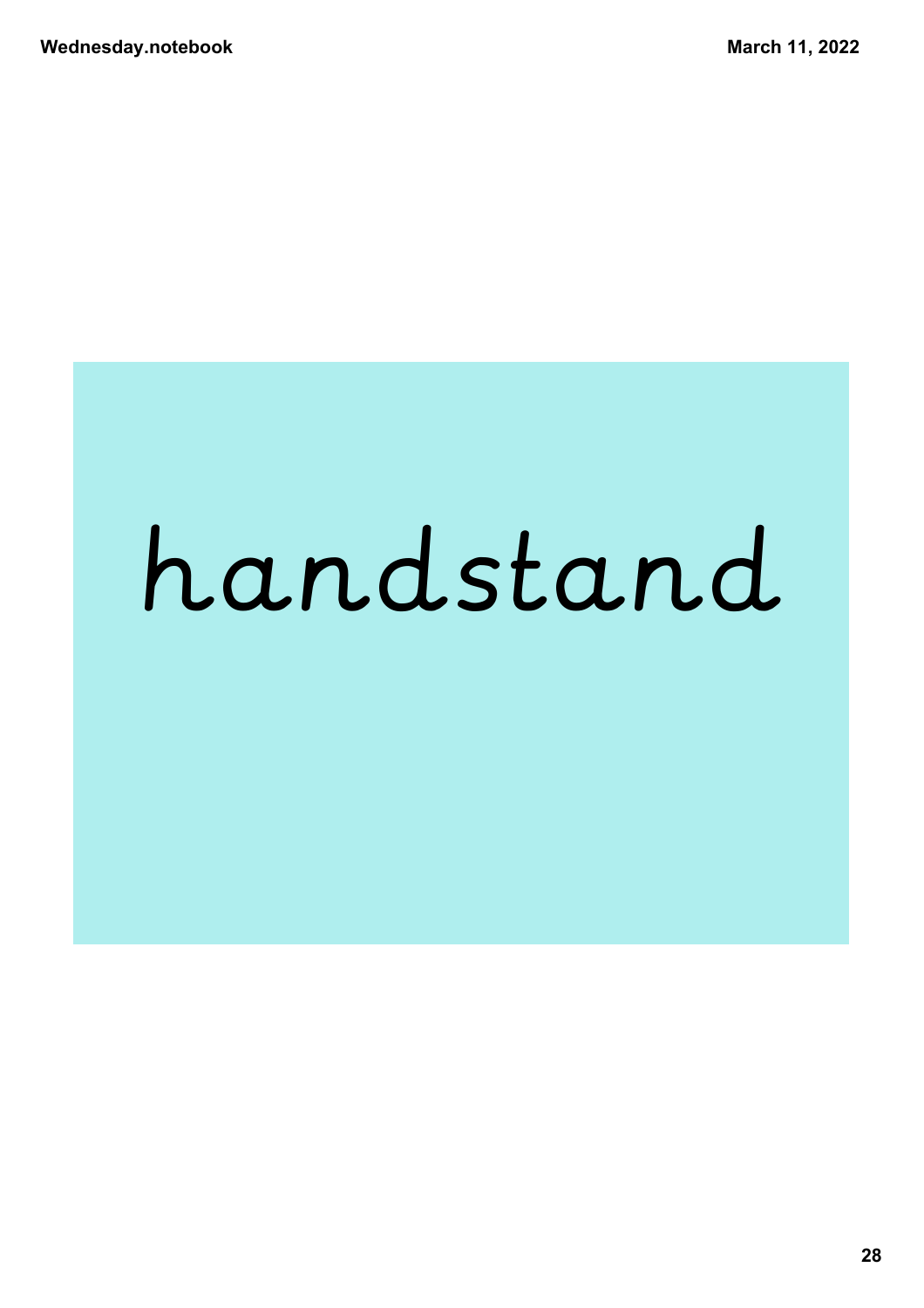### desktop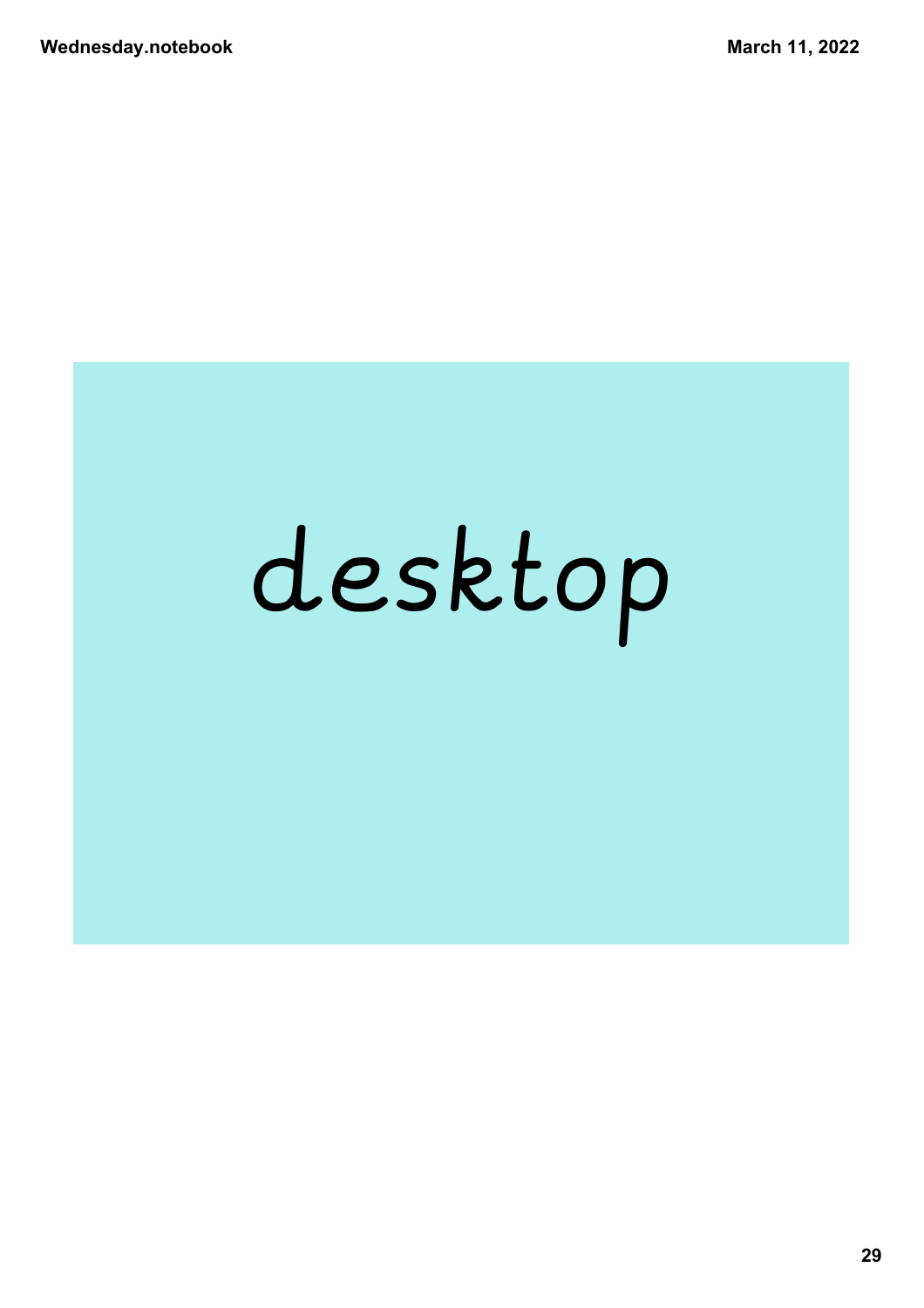### softest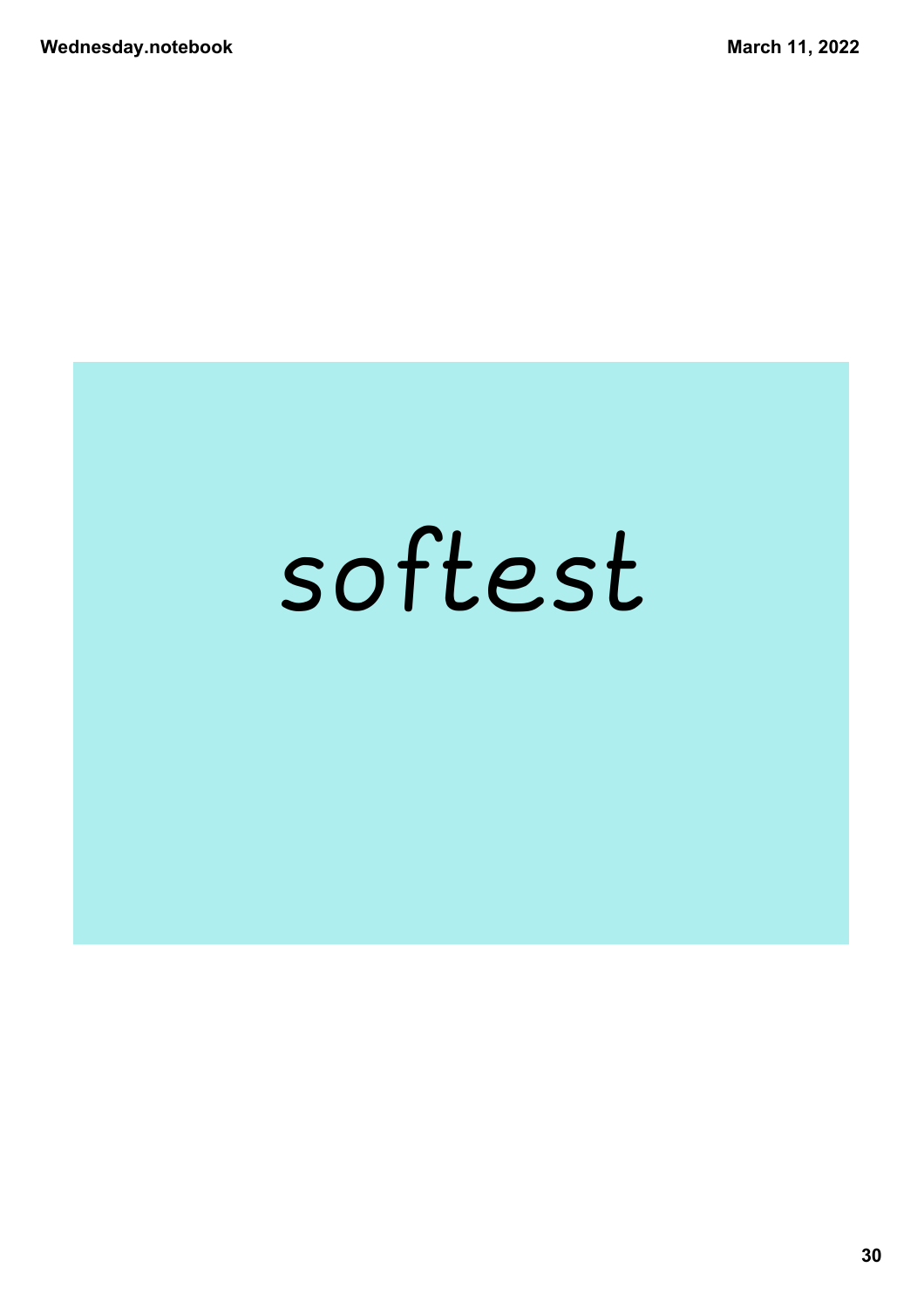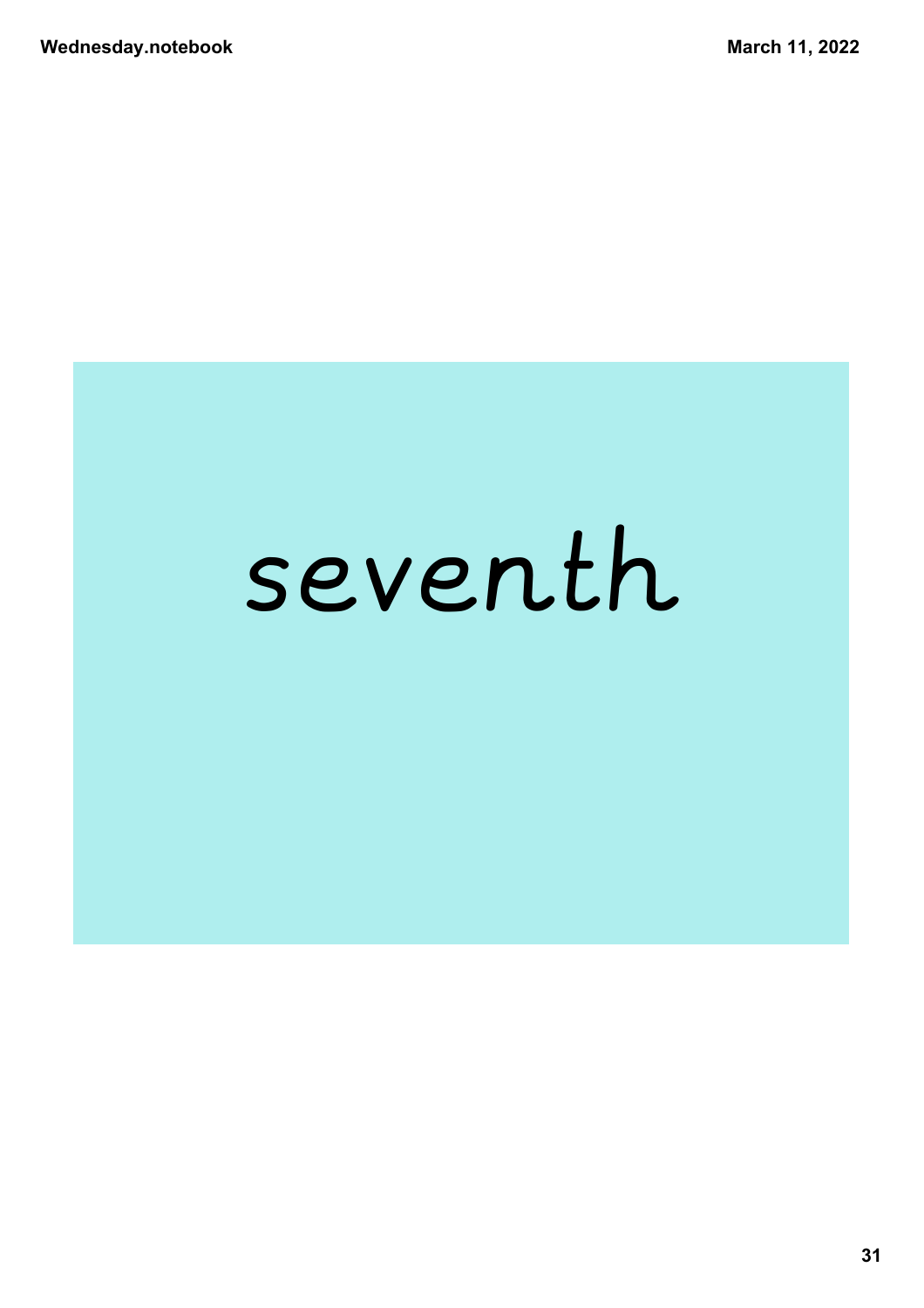#### Teach - Alternative spellings for phonemes.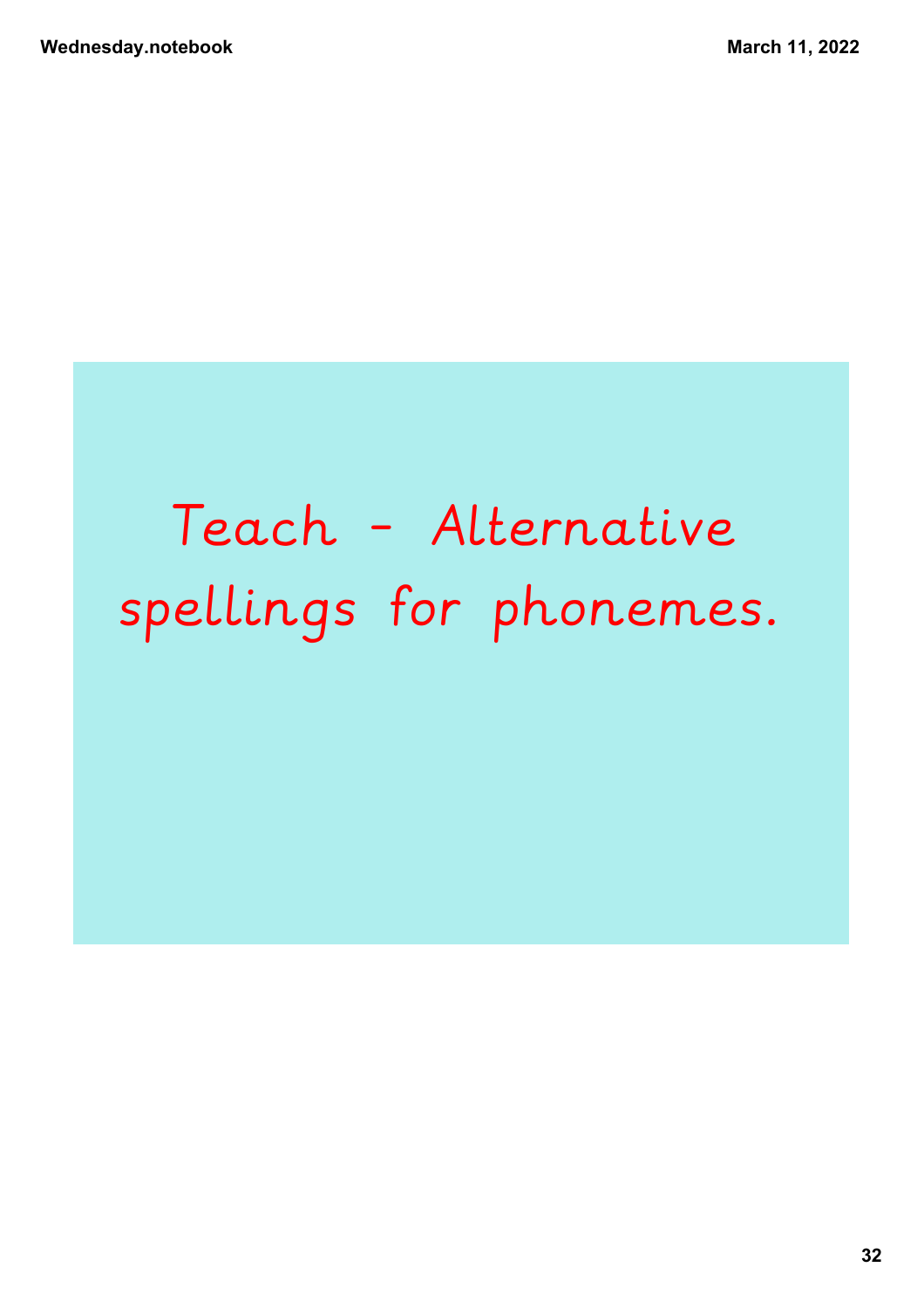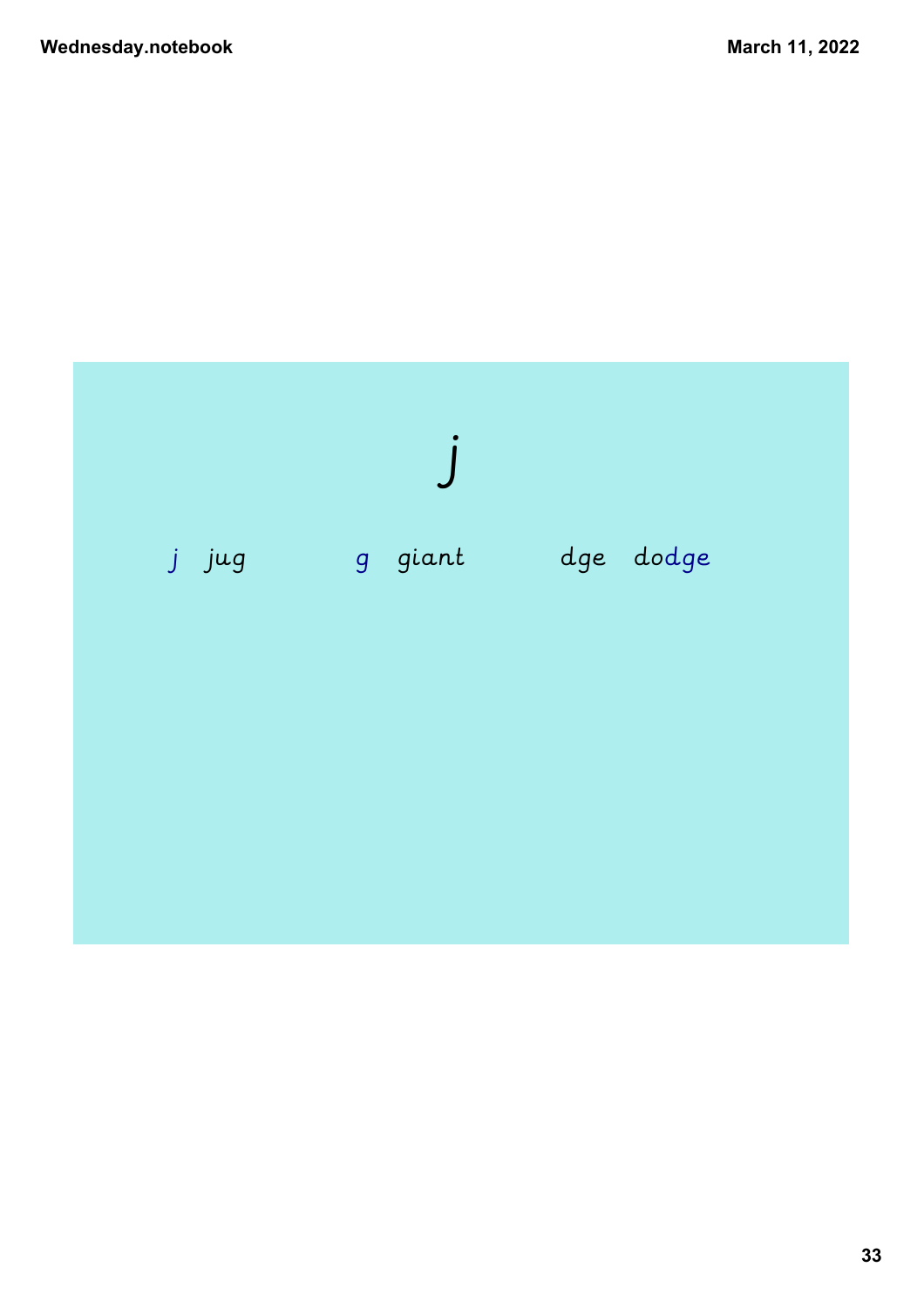#### j g dge

I jumped onto the bridge out of the giants way to dodge his huge feet.